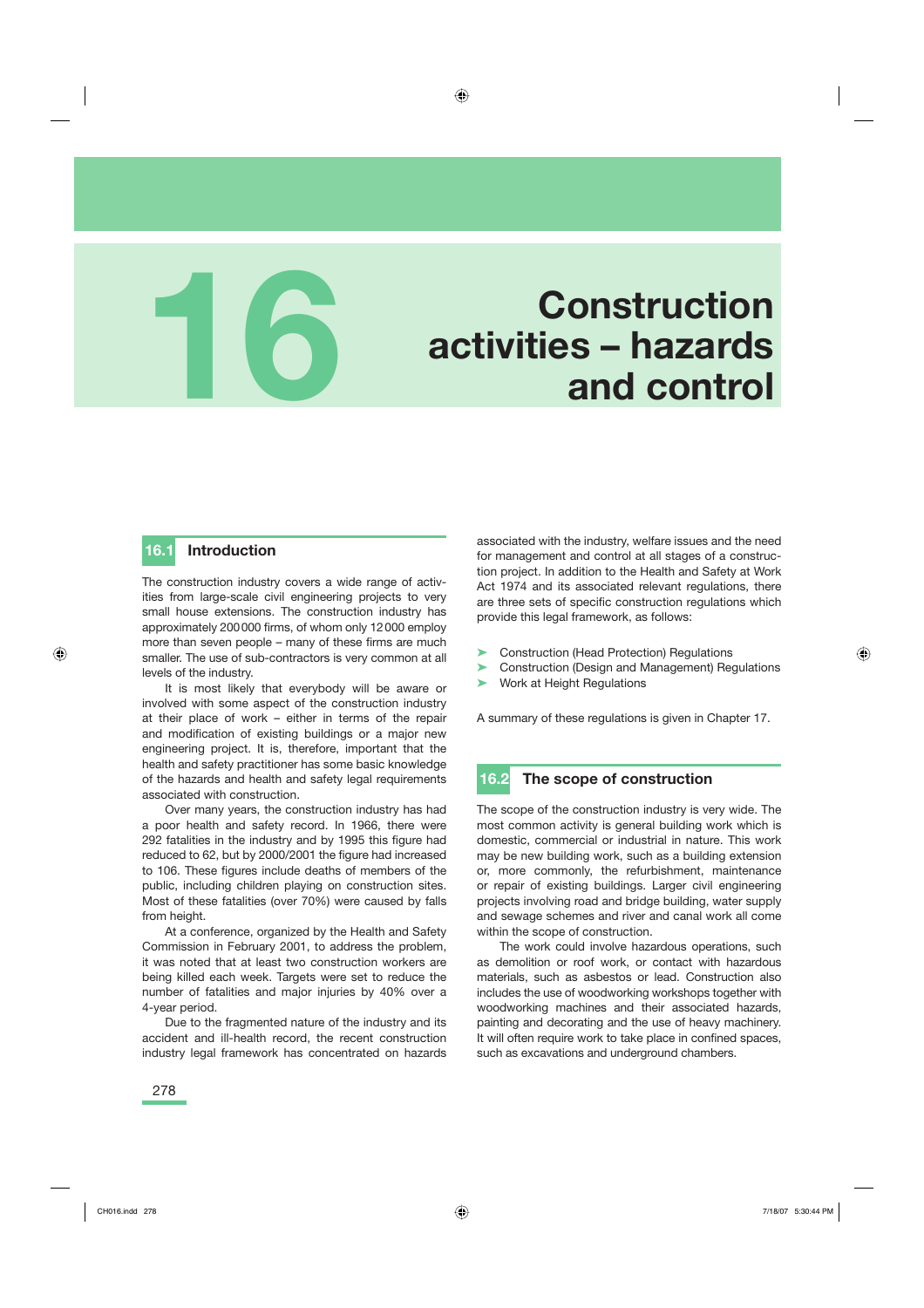Finally, at any given time, there are many young people receiving training on site in the various construction trades. These trainees need supervision and structured training programmes.

# **16.3 Construction hazards and controls**

The Construction (Design and Management (CDM) Regulations 2007 deal with many of the hazards likely to be found on a building site. In addition to these specific hazards, there will be the more general hazards (e.g. working at height, manual handling, electricity, noise, etc.) which have been discussed in more detail in earlier chapters. The hazards and controls identified in the CDM 2007 and Work at Height Regulations are as follows.

## *16.3.1 Safe place of work*

Safe access to and egress from the site and the individual places of work on the site are fundamental to a good health and safety environment. This clearly requires that all ladders, scaffolds, gangways, stairways and passenger hoists are safe for use. It further requires that all excavations are fenced, the site is tidy and proper arrangements are in place for the storage of materials and the disposal of waste. The site needs to be adequately lit and secured against intruders, particularly children, when it is unoccupied. Such security will include:

➤ secure and locked gates with appropriate notices posted

- a secure and undamaged perimeter fence with appropriate notices posted
- all ladders either stored securely or boarded across their rungs
- all excavations covered

◈

- all mobile plant immobilized and fuel removed, where practicable, and services isolated
- secure storage of all inflammable and hazardous substances
- visits to local schools to explain the dangers present on a construction site. This has been shown to reduce the number of child trespassers
- if unauthorized entry persists, then security patrols and closed circuit television may need to be considered.

## *16.3.2 Work at height*

Work at height accounts for about 50–60 deaths – more than any other workplace activity – and 4000 injuries each year. This is being addressed by the introduction of the Work at Height Regulations which apply to all operations carried out at height, not just construction work, so that they are also relevant to, for example, window cleaning, tree surgery, maintenance work at height and the changing of street lamps. The Work at Height Regulations affect approximately 3 m workers where working at height is essential to their work.

The Work at Height Regulations have no minimum height requirement for work at height. They include all work activities where there is a need to control a risk of falling a distance liable to cause personal injury. This is regardless of the work equipment being used, the duration of the work at height involved, or the height at



Figure 16.1 Secure site access gate.

279

⊕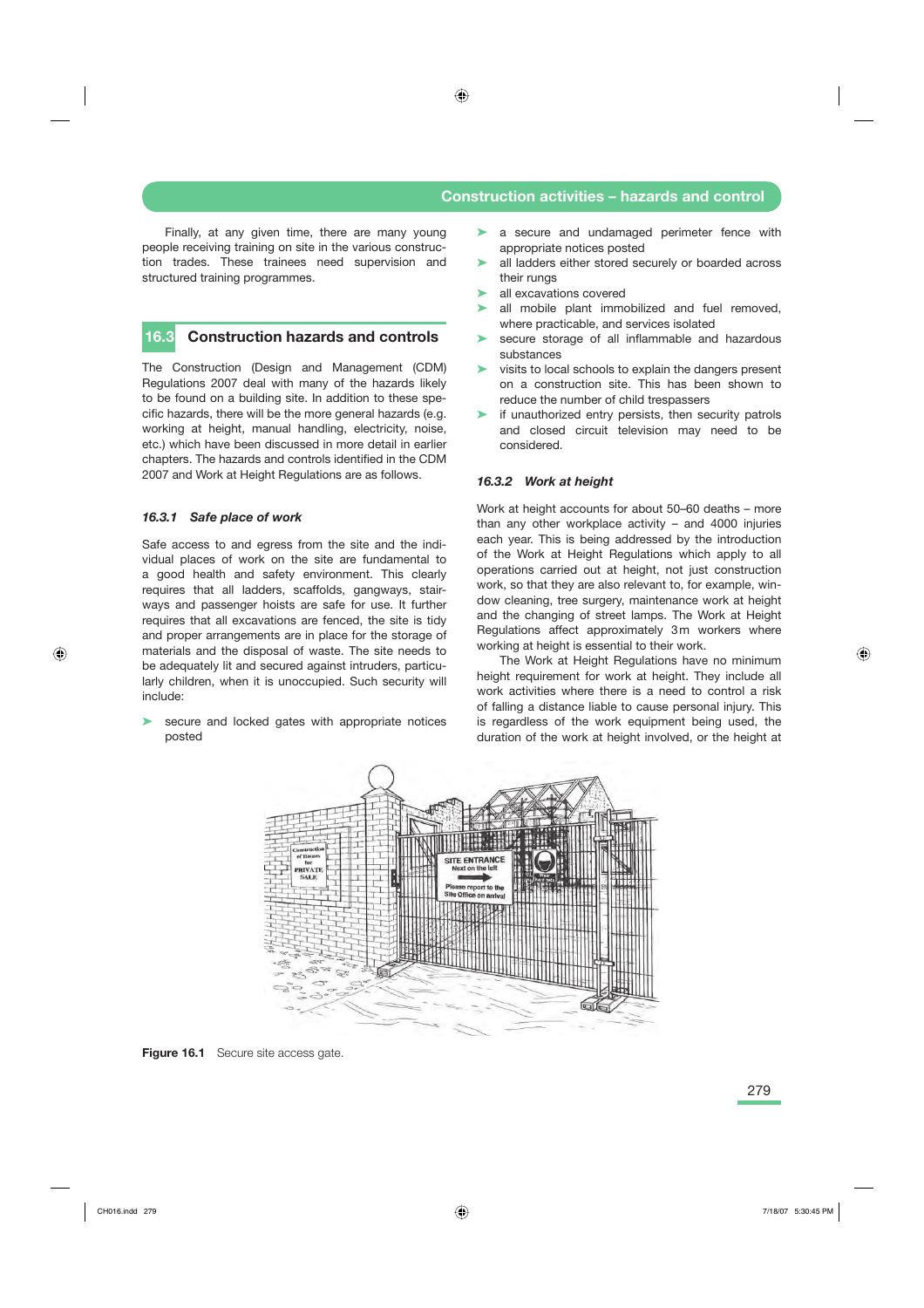◈

which the work is performed. It includes access to and egress from a place of work. It would therefore include:

- Working on a scaffold or from a mobile elevated work platform (MEWP)
- Sheeting a lorry or dipping a road tanker
- Working on the top of a container in docks or on a ship or storage area
- Tree surgery and other forestry work at height
- Using cradles or rope for access to a building or other structure like a ship under repair
- Climbing permanent structures like a gantry or telephone pole
- ➤ Working near an excavation area or cellar opening if a person could fall into it and be injured
- Painting or pasting and erecting bill posters at height
- Work on staging or trestles. e.g. for filming or events
- Using a ladder/stepladder or kick stool for shelf filling, window cleaning and the like
- Using manriding harnesses in ship repair, off-shore or steeple jack work
- ➤ Working in a mine shaft or chimney
- Work carried out at a private house by a person employed for the purpose, e.g. painter and decorator (but not if the private individual carries out work on their own home).

However it would not include:

⊕

- Slips trips and falls on the same level
- Falls on permanent stairs if there is no structural or maintenance work being done
- Work in the upper floor of a multi storey building where there is no risk of falling (except separate activities like using a stepladder).

At the centre of the regulations (Regulation 6), the employer is expected to apply a three stage hierarchy to all work which is to be carried out at height. The three steps are the avoidance of work at height, the prevention of workers from falling and the mitigation of the effect on workers of falls should they occur.

The regulations require that:

- work is not carried out at height when it is reasonably practicable to carry the work out safely other than at height (e.g. the assembly of components should be done at ground level)
- when work is carried out at height, the employer shall take suitable and sufficient measures to prevent, so far as is reasonably practicable, any person falling a distance liable to cause injury (e.g. the use of guard rails)

the employer shall take suitable and sufficient measures to minimize the distance and consequences of a fall (collective measures, e.g. air bags or safety nets, must take precedence over individual measures, e.g. safety harnesses).

The risk assessment and action required to control risks from using a kick stool to collect books from a shelf should be simple (e.g. not overloading, not overstretching, etc). However, the action required for a complex construction project would involve significantly greater consideration and assessment of risk. A summary of the Regulations is given in Chapter 17.

## *16.3.3 Protection against falls from work at height*

The Work at Height Regulations require that guard rails on scaffolds are at a minimum of 950 mm and the maximum unprotected gap between the toe and guard rail of a scaffold is 470 mm. This implies the use of an intermediate guard rail although other means, such as additional toe boards or screening, may be used. It also specifies requirements for personal suspension equipment and means of arresting falls (such as safety nets).

When working at height, a hierarchy of measures should then be followed, to prevent falls from occurring. These measures are:

- avoid working at height, If possible
- the provision of a properly constructed working platform, complete with toe boards and guard-rails
- if this is not practicable or where the work is of short duration, suspension equipment should be used and only when this is impracticable
- collective fall arrest equipment (air bags or safety nets) may be used.
- where this is not practicable individual fall restrainers (safety harnesses) should be used
- only when none of the above measures are practicable, should ladders of step ladders be considered.

## *16.3.4 Fragile roofs and surfaces*

Work on or near fragile surfaces is also covered by the Work at Height Regulations (see summary in Chapter 17). Roof work, particularly work on pitched roofs, is hazardous and requires a specific risk assessment and method statement (see later under the management of construction activities for a definition) prior to the commencement of work. Particular hazards are fragile roofing materials, including those materials which deteriorate and become more brittle with age and exposure to sunlight, exposed edges, unsafe access equipment

280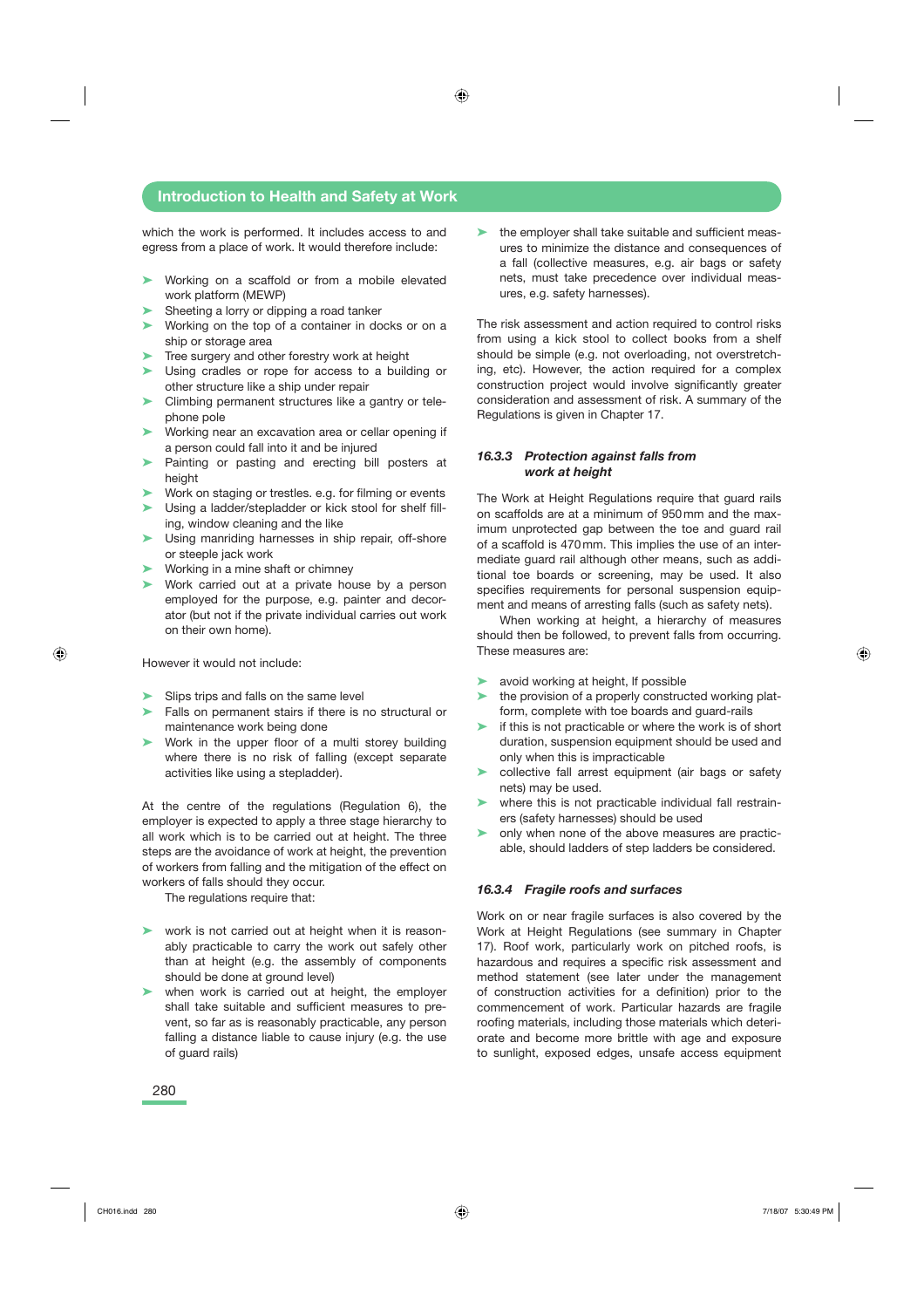

Figure 16.2 Proper precautions must always be taken when working on or near fragile roofs.

and falls from girders, ridges or purlins. There must be suitable means of access such as scaffolding, ladders and crawling boards. Suitable barriers, guard rails or covers where people work near to fragile materials and roof lights. Suitable warning signs indicating that a roof is fragile, should be on display at ground level.

There are other hazards associated with roof work – overhead services and obstructions, the presence of asbestos or other hazardous substances, the use of equipment such as gas cylinders and bitumen boilers and manual handling hazards.

It is essential that only trained and competent persons are allowed to work on roofs and that they wear footwear having a good grip. It is a good practice to ensure that a person does not work alone on a roof.

## *16.3.5 Protection against falling objects*

Also now covered by the Work at Height Regulations (see summary of Chapter 17). Both construction workers and members of the public need to be protected from the hazards associated with falling objects. Both groups should be protected by the use of covered walkways or suitable netting to catch falling debris. Waste material should be brought to ground level by the use of chutes or hoists. Waste should not be thrown and only minimal quantities of building materials should be stored on working platforms. The Construction (Head Protection) Regulations 1989 virtually mandates employers to supply head protection (hard hats) to employees whenever there is a risk of head injury from falling objects. (Sikhs wearing turbans are exempted from this requirement.) The employer is also responsible for ensuring that hard hats are properly maintained and replaced when they are damaged in any way. Self-employed workers must supply and maintain their own head protection. Visitors to construction sites should always be supplied with head protection and mandatory head protection signs displayed around the site.

## *16.3.6 Demolition*

Demolition is one of the most hazardous construction operations and is responsible for more deaths and major injuries than any other activity. The management of demolition work is controlled by the Construction (Design and Management) Regulations and requires a planning supervisor and a health and safety plan (see the next section of this chapter).

The principal hazards associated with demolition work are:

- falls from height or on the same level
- falling debris
- premature collapse of the structure being demolished
- dust and fumes
- ➤ the silting up of drainage systems by dust
- the problems arising from spilt fuel oils
- manual handling
- ➤ presence of asbestos and other hazardous substances
	- ➤ noise and vibration from heavy plant and equipment
	- electric shock
- fires and explosions from the use of flammable and explosive substances
- smoke from burning waste timber
- pneumatic drills and power tools
- ➤ the existence of services, such as electricity, gas and water
- collision with heavy plant, and
- plant and vehicles overturning.

Before any work is started, a full site investigation must be made by a competent person to determine the

281

⊕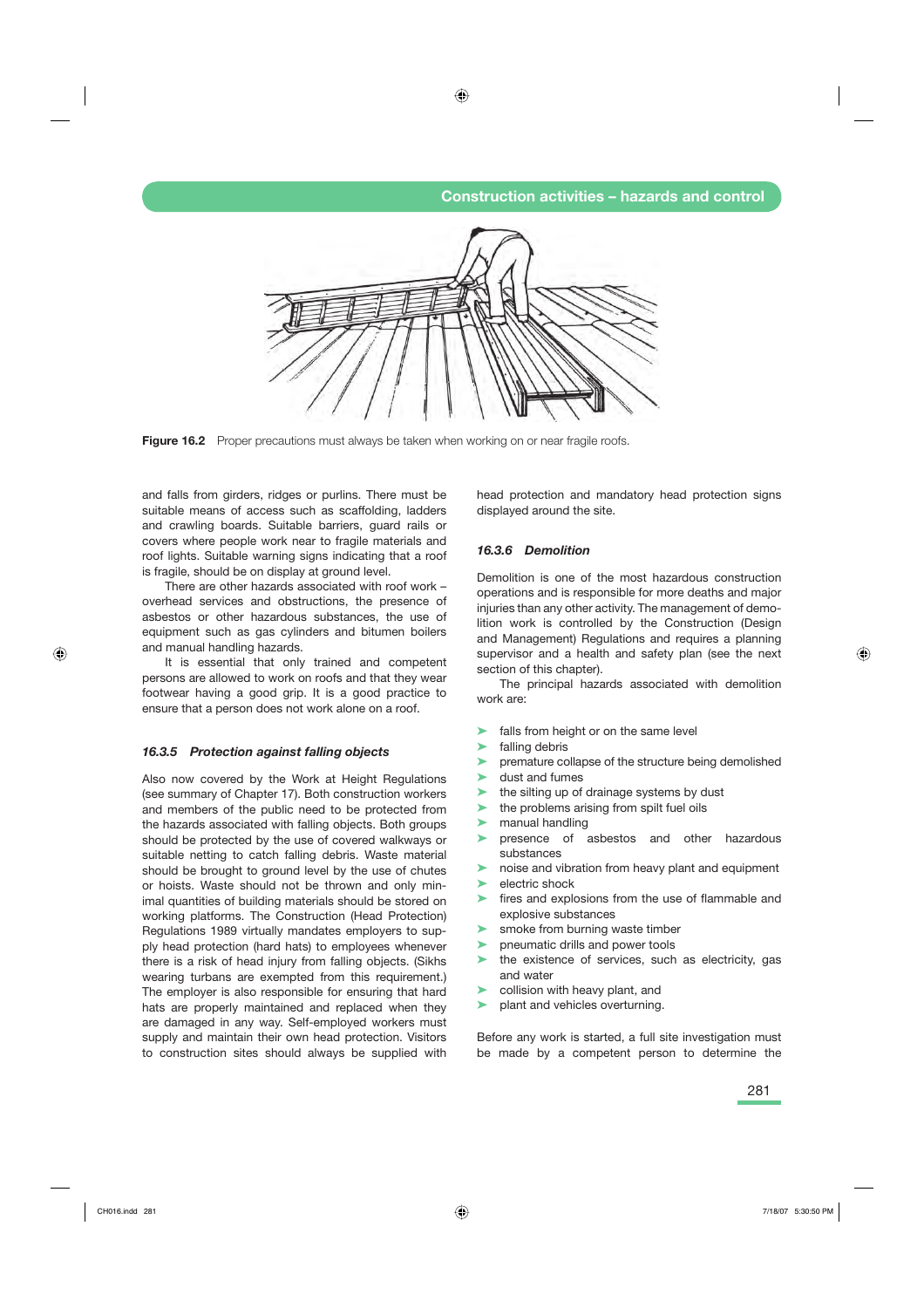hazards and associated risks which may affect the demolition workers and members of the public who may pass close to the demolition site. The investigation should cover the following topics:

- construction details of the structures or buildings to be demolished and those of neighbouring structures or buildings
- the presence of asbestos, lead or other hazardous substances
- the location of any underground or overhead services (water, electricity, gas, etc.)
- the location of any underground cellars, storage tanks or bunkers, particularly if flammable or explosive substances were previously stored
- the location of any public thoroughfares adjacent to the structure or building.

The CDM co-ordinator, who is responsible for notifying the Health and Safety Executive of the proposed demolition work, must ensure that a written risk assessment is made of the design of the structure to be demolished and the influence of that design on the demolition method proposed. This risk assessment will normally be made by the project designer who will also plan the demolition work. A further risk assessment should then be made by the contractor undertaking the demolition – this risk assessment will be used to draw up a method statement for inclusion in the health and safety plan. A written method statement will be required before demolition takes place. The contents of the method statement will include the following:

- details of method of demolition to be used, including the means of preventing premature collapse or the collapse of adjacent buildings and the safe removal of debris from upper levels
- details of equipment, including access equipment, required and any hazardous substances to be used
- arrangements for the protection of the public and the construction workforce, particularly if hazardous substances, such as asbestos or other dust, are likely to be released
- details of the isolation methods of any services which may have been supplied to the site and any temporary services required on the site
- details of personal protective equipment which must be worn
- first aid, emergency and accident arrangements
- training and welfare arrangements
- arrangements for waste disposal
- names of site foremen and those with responsibility for health and safety and the monitoring of the work
- ➤ COSHH and other risk assessments (personal protective equipment, manual handling, etc.) should be appended to the method statement.

There are two forms of demolition:

◈

- piecemeal where the demolition is done using hand and mechanical tools such as pneumatic drills and demolition balls
- ➤ deliberate controlled collapse where explosives are used to demolish the structure. This technique should only be used by trained, specialist competent persons.

A very important element of demolition is the training required by all construction workers involved in the work. Specialist training courses are available for those concerned with the management of the process, from the initial survey to the final demolition. However, induction training, which outlines the hazards and the required control measures, should be given to all workers before the start of the demolition work. The site should be made secure with relevant signs posted to warn members of the public of the dangers.

# *16.3.7 Excavations*

This topic will be covered in more detail later in this chapter. Excavations must be constructed so that they are safe environments for construction work to take place. They must also be fenced and suitable notices posted so that neither people nor vehicles fall into them as required by the Work at Height Regulations.

## *16.3.8 Prevention of drowning*

Where construction work takes place over water, steps should be taken to prevent people falling into the water and rescue equipment should be available at all times.

## **16.3.9 Vehicles and traffic routes**

All vehicles used on site should be regularly maintained and records kept. Only trained drivers should be allowed to drive vehicles and the training should be relevant to the particular vehicle (fork lift truck, dumper truck, etc.). Vehicles should be fitted with reversing warning systems. HSE investigations have shown that in over 30% of dumper truck accidents, the drivers had little experience and no training. Common forms of accident include driving into excavations, overturning while driving up steep inclines and runaway vehicles which have been left unattended with the engine running. Many vehicles such as mobile cranes require regular inspection and test certificates.

The small dumper truck is widely used on all sizes of construction site. Compact dumper trucks are involved

282

⊕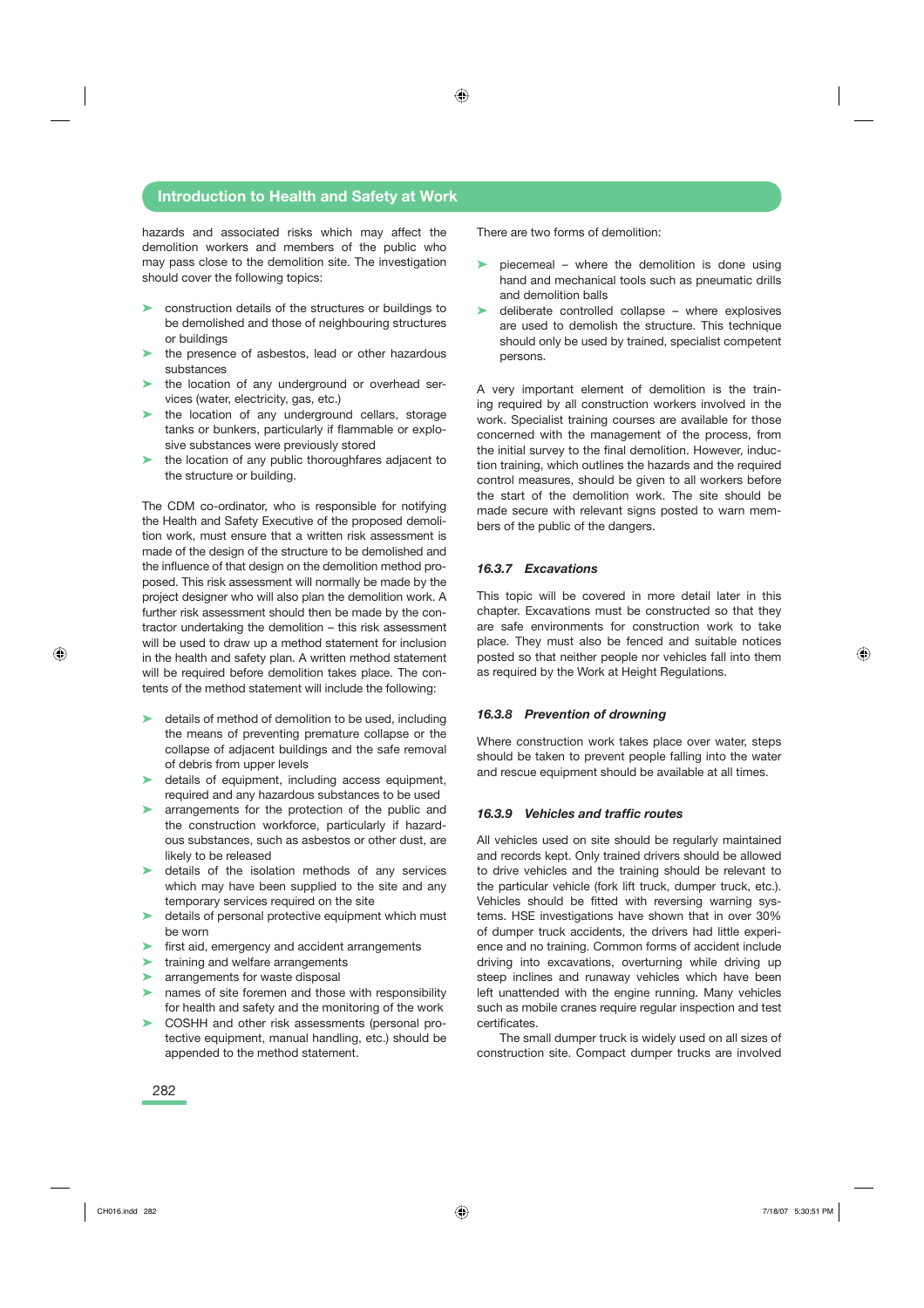

Figure 16.3 Barriers around excavation by footpath.

in about 30% of construction transport accidents. The three main causes of such accidents are:

- overturning on slopes and at the edges of excavations
- poorly maintained braking systems, and
- ➤ driver error due to lack of training and/or inexperience.

Some of the hazards associated with this vehicle are: collisions with pedestrians, other vehicles or structures, such as scaffolding etc. They can be struck by falling materials and tools or be overloaded. The person driving the truck can be thrown from the vehicle, come into contact with moving parts on the truck, suffer the effects of whole body vibrations due to driving over potholes in the roadway and suffer from the effects of noise and dust. The precautions that can be taken to address these hazards include the use of authorized, trained, competent and supervised drivers only. As with so many other construction operations, risks should be assessed, safe systems of work followed and drivers forbidden from taking shortcuts. The following site controls should also be in place:

- designated traffic routes and signs
- speed limits
- stop blocks used when the vehicle is stationary
- proper inspection and maintenance procedures
- procedures for starting, loading and unloading the vehicle
- provision of roll-over protective structures (ROPS) and seat restraints
- provision of falling-object protective structures (FOPS) when there is a risk of being hit by falling materials
- visual and audible warning of approach
- where necessary, hearing protection.

For other forms of mobile construction equipment, such as fork lift trucks (covered in chapter 12), the risk to people from the overturning of the equipment must always be safeguarded. This can usually be achieved by the avoidance of working on steep slopes, the provision of stabilizers and ensuring that the load carried does not affect the stability of the equipment/vehicle. Chapter 14 describes the hazards, safeguards and precautions for several pieces of equipment and machinery used in construction work, such as the cement/concrete mixer and the bench-mounted circular saw.

Traffic routes and loading and storage areas need to be well designed with enforced speed limits, good visibility and the separation of vehicles and pedestrians being considered. The use of one-way systems and separate site access gates for vehicles and pedestrians may be required. Finally, the safety of members of the public must be considered, particularly where vehicles cross public footpaths.

## *16.3.10 Fire and other emergencies*

Emergency procedures relevant to the site should be in place to prevent or reduce injury arising from fire, explosions, flooding or structural collapse. These procedures should include the location of fire points and assembly

283

⊕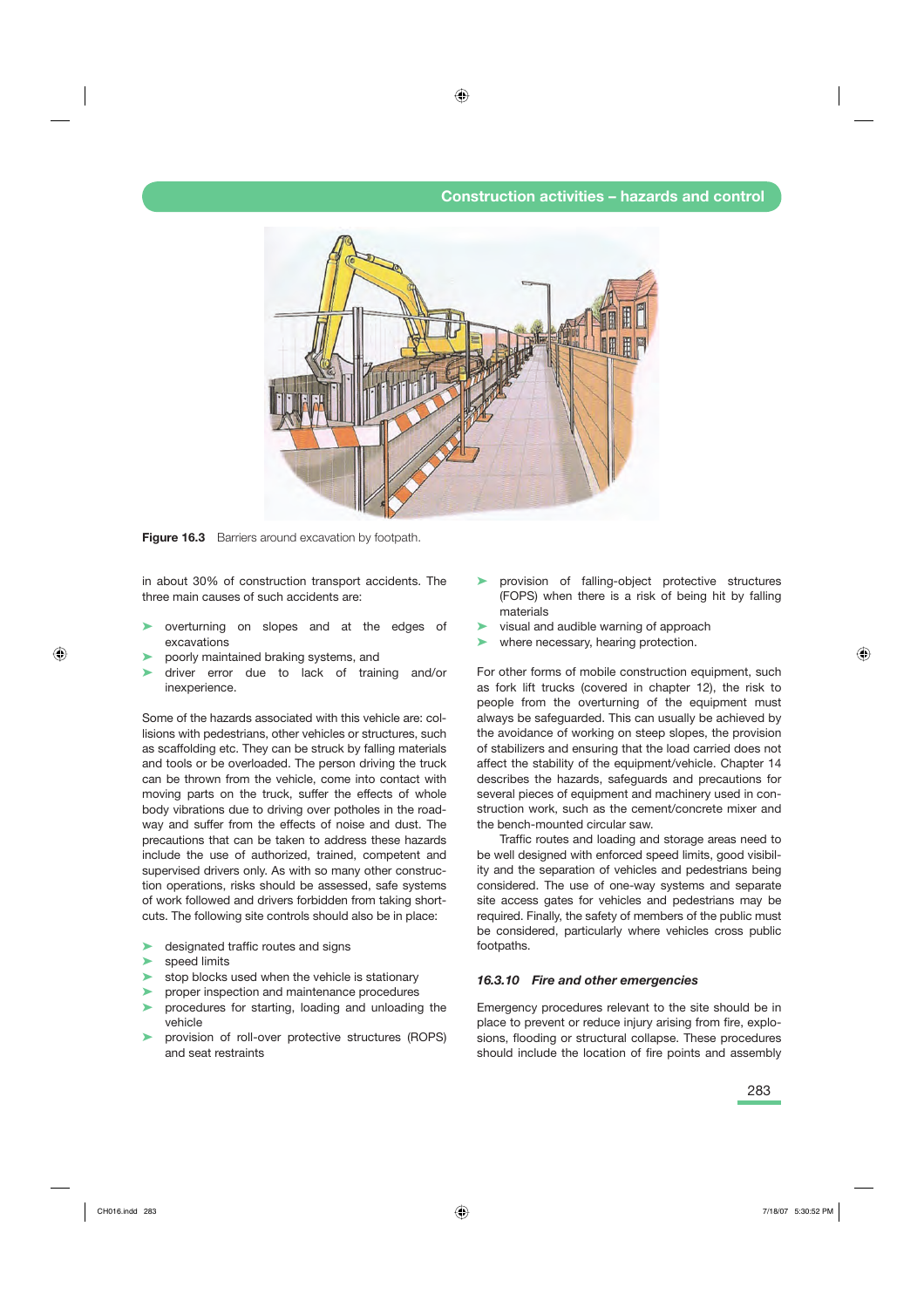points, extinguisher provision, site evacuation, contact with the emergency services, accident reporting and investigation and rescue from excavations and confined spaces. There also needs to be training in these procedures at the induction of new workers and ongoing for all workers.

## *16.3.11 Welfare facilities*

The Health and Safety Executive has been concerned for some time at the poor standard of welfare facilities on many construction sites. Sanitary and washing facilities (including showers if necessary) with an adequate supply of drinking water should be provided for everybody working on the site. Accommodation will be required for the changing and storage of clothes and rest facilities for break times. There should be adequate first-aid provision (an accident book) and protective clothing against adverse weather conditions.

## *16.3.12 Electricity*

Electrical hazards have been covered in detail earlier in Chapter 12, and all the control measures mentioned apply on a construction site. However, due to the possibility of wet conditions, it is recommended that only 110V equipment is used on site. Where mains electricity is used (perhaps during the final fitting out of the building), then residual current devices should be used with all equipment. Where workers or tall vehicles are working near or under overhead power lines, either the power should be turned off or 'goal posts' or taped markers used to prevent contact with the lines. Similarly, underground supply lines should be located and marked before digging takes place.

## *16.3.13 Noise*

⊕

Noisy machinery should be fitted with silencers. When machinery is used in a workshop (such as woodworking machines), a noise survey should be undertaken and, if the noise levels exceed the second action level, the use of ear defenders becomes mandatory.

## *16.3.14 Health hazards*

Health hazards are present on a construction site. These hazards include vibration, dust (including asbestos), cement, solvents and paints and cleaners. A COSHH assessment is essential before work starts with regular updates as new substances are introduced. Copies of the assessment and the related safety data sheets should be kept in the site office for reference after accidents or fires. They will also be required to check that

284

the correct personal protective equipment is available. A manual handling assessment should also be made to ensure that the lifting and handling of heavy objects is kept to a minimum.

Many of the health hazards (both chemical and biological) are covered in Chapter 14 including silica which is a commonly produced during construction activities. Such activities which can expose workers and members of the public to silica dust include:

- ➤ cutting building blocks and other stone masonry work cutting and/or drilling paving slabs and concrete
- paths
- demolition work
- sand blasting of buildings, and
- tunnelling.

In general, the use of power tools to cut or dress stone and other silica containing materials will lead to very high exposure levels while the work is occurring. In most cases, exposure levels are in excess of workplace exposure limits (WELs) by factors greater than 2 and in some cases as high as 12. In response to the growing evidence of ill-health effects of silica inhalation, the HSE has recently revised the workplace exposure limit down from  $0.3 \,\mathrm{mg/m^3}$  to  $0.1 \,\mathrm{mg/m^3}$ .

The inhalation of very fine silica dust can lead to the development of silicosis. HSE have produced a detailed information sheet on silica – CIS No 36 (Rev 1).

In addition to silica, there are three additional hazardous substances that are particularly relevant to construction activities – cement dust and wet cement, wood dust and the biological hazard tetanus.

**Cement dust and wet cement** is an important construction and is also a hazardous substance. Contact with wet cement can cause serious burns or ulcers which will take several months to heal and may need a skin graft. Dermatitis, both irritant and allergic, can be caused by skin contact with either wet cement or cement powder. Allergic dermatitis is caused by an allergic reaction to hexavalent chromium (chromate) which is present in cement. Cement powder can also cause inflammation and irritation of the eye, irritation of the nose and throat, and, possibly, chronic lung problems. Research has shown that between 5% and 10% of construction workers are probably allergic to cement. And plasterers, concreters and bricklayers or masons are particularly at risk. A plasterer, who knelt in wet cement for 5 hours while working, required skin grafts to his legs.

Manual handling of wet cement or cement bags can lead to musculoskeletal health problems and cement bags weighing more that 25 kg should not be carried by a single worker. Personal protective equipment in the form of gloves, overalls with long sleeves and full length trousers and waterproof boots must be worn on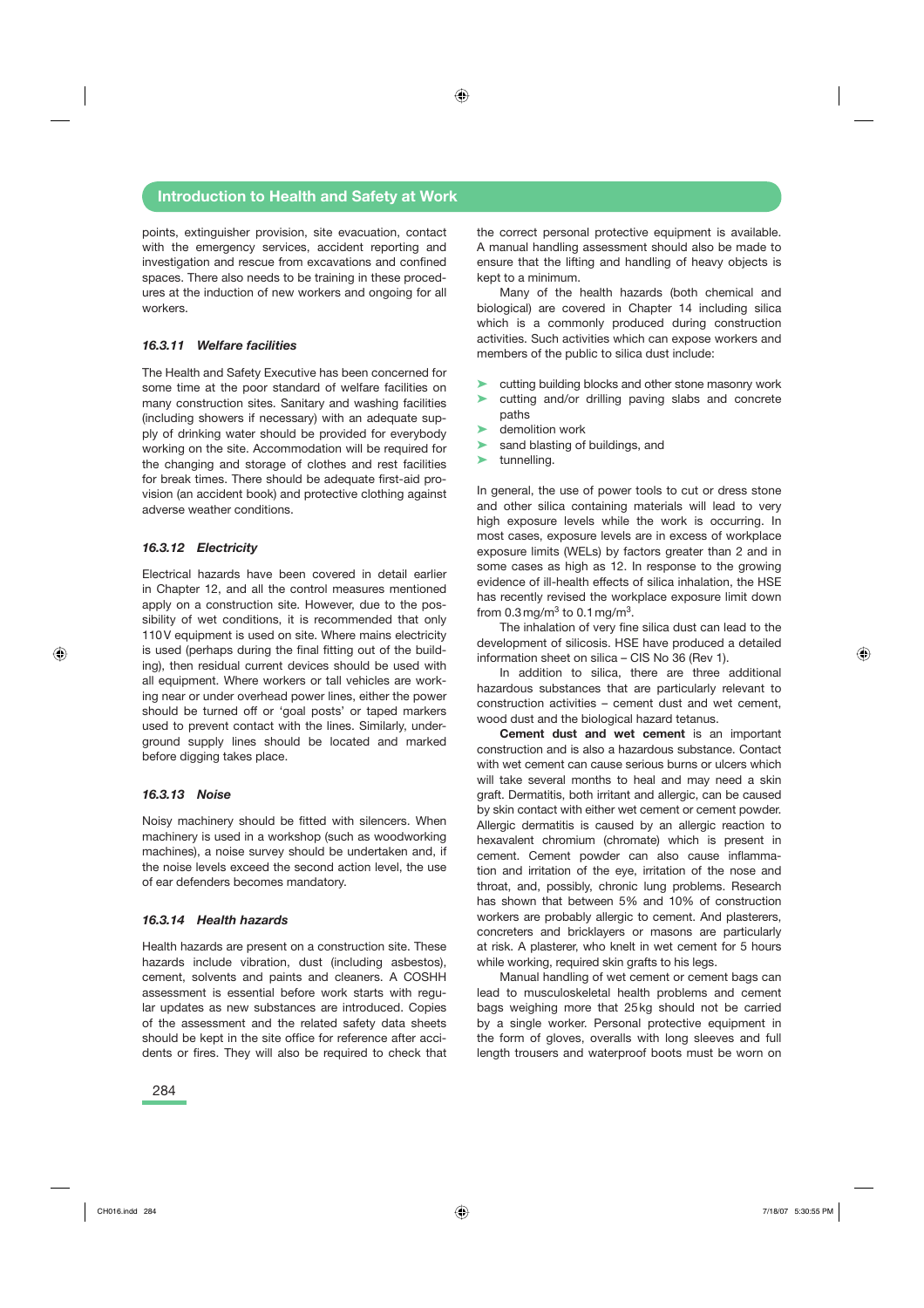all occasions. If the atmosphere is dusty, goggles and respiratory protection equipment must be worn. An important factor in the possibility of dermatitis occurring is the sensitivity of the worker to the chromate in the cement and the existing condition of the skin including cuts and abrasions. Finally, adequate welfare facilities are essential so that workers can wash their hands at the end of the job and before eating, drinking or using the toilet. If cement is left on the skin for long periods without being washed off, the risk of an allergic reaction to hexavalent chromium will increase.

A 2005 amendment to the COSHH Regulations prohibits the supply of cement which has a concentration of more than 2 parts per million of Chromium VI. This measure is designed to prevent allergic contact dermatitis when wet cement comes into contact with the skin. However, since the strong alkalinity of cement will remain, there is still the potential for skin burns.

The Approved Code of Practice gives useful advice on possible control measures by offering two routes for employers to comply with the amended COSHH Regulations. They can either use the generic advice given in COSHH Essentials HSG193 or design a solution themselves with the help of competent advice. In any event, the controls should be proportionate to the health risk. The regulations stress the need to provide adequate washing, changing, eating and drinking facilities.

**Wood dust** can be hazardous, particularly when it is hard wood dust which is known, in rare cases, to lead to nasal cancer. Composite boards, such as medium-density fibreboard (MDF), are hazardous due to the resin bonding material used which also can be carcinogenic. There are three types of wood based boards available: laminated board, particle board and fibreboard. The resins used to bond the fibreboard together contain formaldehyde (usually urea formaldehyde). It is generally recognised that formaldehyde is 'probably carcinogenic to humans' and is subject to a workplace exposure limit (WEL). At low exposure levels, it can cause irritation to the eyes, nose and throat and can lead to dermatitis, asthma and rhinitis. The main problems are most likely to occur when the MDF is being machined and dust is produced. A suitable risk assessment should be made and gloves and appropriate masks should always be worn when machining MDF. However, it is important to stress that safer materials are available which do not contain formaldehyde and these should be considered for use in the first instance.

Wood dust is produced whenever wood materials are machined, particularly sawed, sanded, bagged as dust from dust extraction units or during cleaning operations especially if compressed air is used. The main hazards associated with all wood dusts are skin disorders, nasal problems, such as rhinitis, and asthma. There is also a hazard from fire and explosion. A COSHH

assessment is essential to show whether the particular wood dust is hazardous. When the wood dust is created inside a woodworking shop a well-designed extraction system is essential. Personal protective equipment in the form of gloves, suitable respiratory protective equipment, overalls and eye protection may also be necessary as a result of the assessment. Finally, good washing and welfare facilities are also essential.

**Tetanus** is a serious, sometimes fatal, disease caused by a bacterium that lives in the soil. It usually enters the human body through a wound from an infected object, such as a nail, wood splinter or thorn. On entering the wound, it produces a powerful toxin which attacks the nerves that supply muscle tissue. It is commonly known as lockjaw because after an incubation period of approximately a week, stiffness of around the jaw area occurs. Later the disease spreads to other muscles including the breathing system and this can be fatal. The disease has been well controlled with anti-tetanus immunization and it is important that all construction workers are so immunized. Booster shots should be obtained every few years. Any flesh wound should be thoroughly cleaned immediately and an anti-septic cream applied.

Other health hazards which could affect construction workers are noise, vibration, asbestos, solvents, fumes, radiation (particularly from sunlight) and biological hazards, such as leptospirosis from sewer work).

Health surveillance may well be required for some of these hazards (see Chapter 14).

## *16.3.15 Waste disposal*

The collection and removal of waste from a construction site is normally accomplished using a skip. The skip should be located on firm, level ground away from the main construction work, particularly excavation work. This will allow clear access to the skip for filling and removal from site. On arrival on site, the integrity of the skip should be checked. It should be filled either by chute or by mechanical means unless items can be placed in by hand. Skips should not be overfilled and be netted or sheeted over when it is full. Any hazardous waste should be segregated as described in Chapter 14 which also mentioned disposal procedures.

# **16.4 The management of construction activities**

### *16.4.1 Introduction*

The management of construction work, including the selection and control of contractors, is governed by the

285

⊕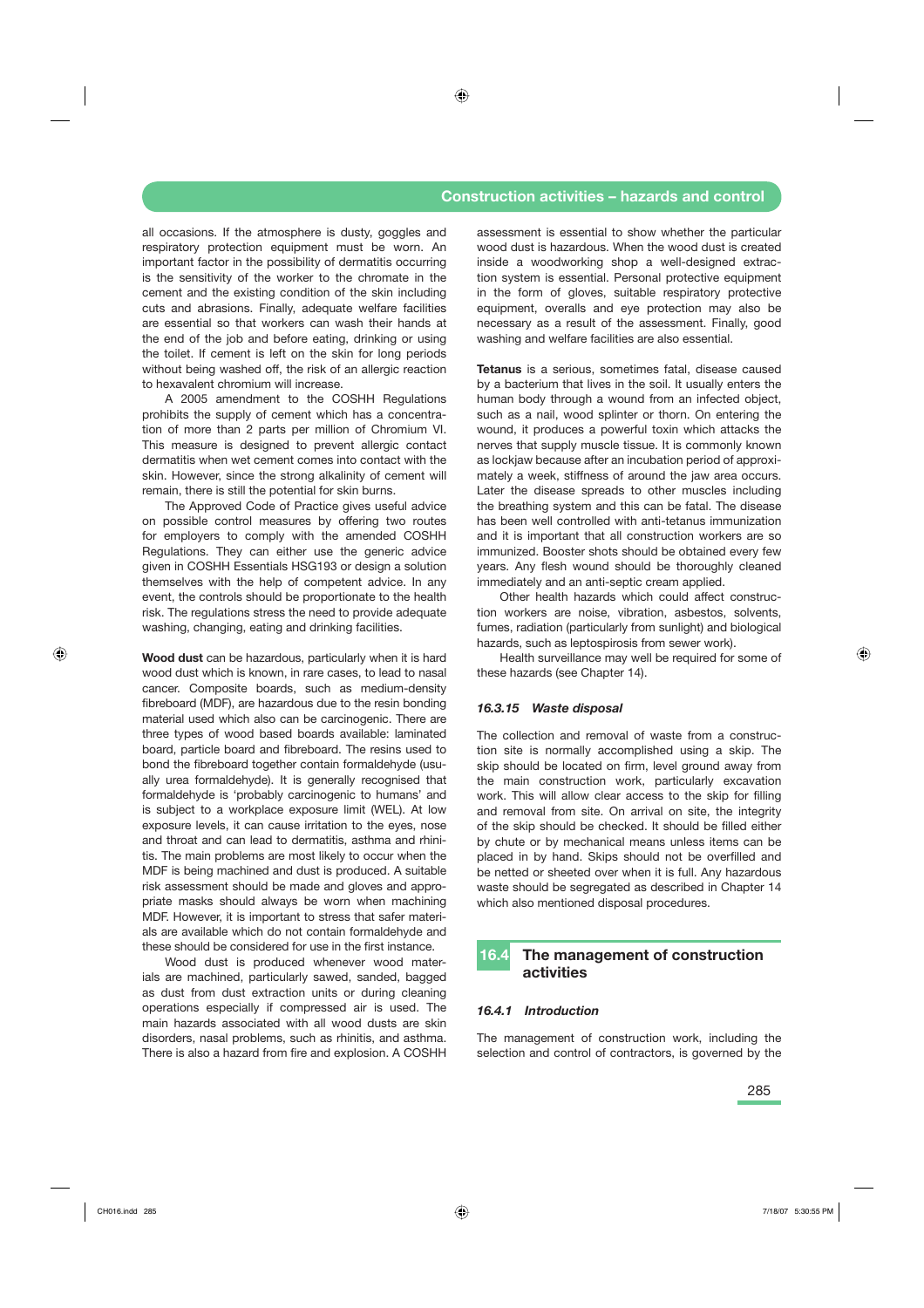Construction (Design and Management) Regulations 2007 known as the CDM 2007. The CDM Regulations apply to the whole of a construction project, from the initial feasibility study to the hand-over of the completed structure to the customer.

CDM 2007 came into force on 6 April 2007. They replace the Construction (Design and Management) Regulations 1994 (CDM 94) and the Construction (Health, Safety and Welfare) Regulations 1996 (CHSW). The new Approved Code of Practice replaces the ACOP under CDM 94.

The key aim of the of CDM 2007 is to integrate health and safety into the management of the project and to encourage everyone involved to work together to. CDM 2007 is split into several main Parts:

- ▶ Part 2 covers all construction projects and sets out general management duties
- Part 3 sets out additional duties where the project is notifiable
- Part 4 sets out the duties relating to health and safety on construction sites  $+$  schedule 2 welfare arrangements (largely the former Construction (Health, safety and welfare) Regulations 1996

More details of CDM 2007 are given in Chapter 17.

## *16.4.2 Explanation of terms used in the CDM 2007 and Approved Code of Practice*

**A CLIENT** is an organization or individual for whom a construction project is carried out. Clients only have duties when the project is associated with a business or other undertaking (whether for profit or not). This can include for example, local authorities, school governors, insurance companies and project originators or Private Finance Initiative (PFI) projects. Domestic clients are a special case and do not have duties under CDM 2007. **Designer**: Designers are those who have a trade or a business which involves them in:

- Preparing designs for construction work, including variations. This includes preparing drawings, design details, specifications, bills of quantities and the specification (or prohibition) of articles and substances, as well as all the related analysis, calculations, and preparatory work; or
- ➤ Arranging for their employees or other people under their control to prepare designs relating to a structure or part of a structure.

 It does not matter whether the design is recorded (e.g. on paper or a computer) or not (e.g. it is only communicated orally).

Designers may include:

◈

- architects, civil and structural engineers, building surveyors, landscape architects, other consultants, manufacturers and design practices (of whatever discipline) contributing to, or having overall responsibility for, any part of the design, for example drainage engineers
- anyone who specifies or alters a design, or who specifies the use of a particular method of work or material, such as a design manager, quantity surveyor who insists on specific material or a client who stipulates a particular layout for a new building
- ➤ building service designers, engineering practices or others designing plant which forms part of the permanent structure (including lifts, heating, ventilation and electrical systems), for example a specialist provider of permanent fire extinguishing installations
- those purchasing materials where the choice has been left open, for example those purchasing building blocks and so deciding the weights that a bricklayer must handle
- contractors carrying out design work as part of their contribution to a project, such as an engineering contractor providing design, procurement and construction management services
- temporary works engineers, including those designing auxiliary structures, such as formwork, falsework, façade retention schemes, scaffolding and sheet piling
- interior designers, including shop-fitters who also develop the design
- heritage organizations who specify how work is to be done in detail, for example providing detailed requirements to stabilize existing structures, and
- those determining how buildings and structures are altered, e.g. during refurbishment, where this has the potential for partial or complete collapse.

**CDM co-ordinator**: means the person appointed as the CDM co-ordinator under regulation 14.(1) for notifiable projects only. The CDM Co-ordinator provides clients with a key project advisor in respect of construction health and safety risk management matters. Their main purpose is to help clients to carry out their duties; to co-ordinate health and safety aspects of the design work and to prepare the health and safety file.

**Principal contractor**: This is the contractor appointed by the client for notifiable projects. The principal contractor can be an organization or an individual, and is the main or managing contractor. A principal contractor's key duty is to co-ordinate and manage the construction phase to ensure the health and safety of everybody carrying out construction work, or who are affected by the work.

286

⊕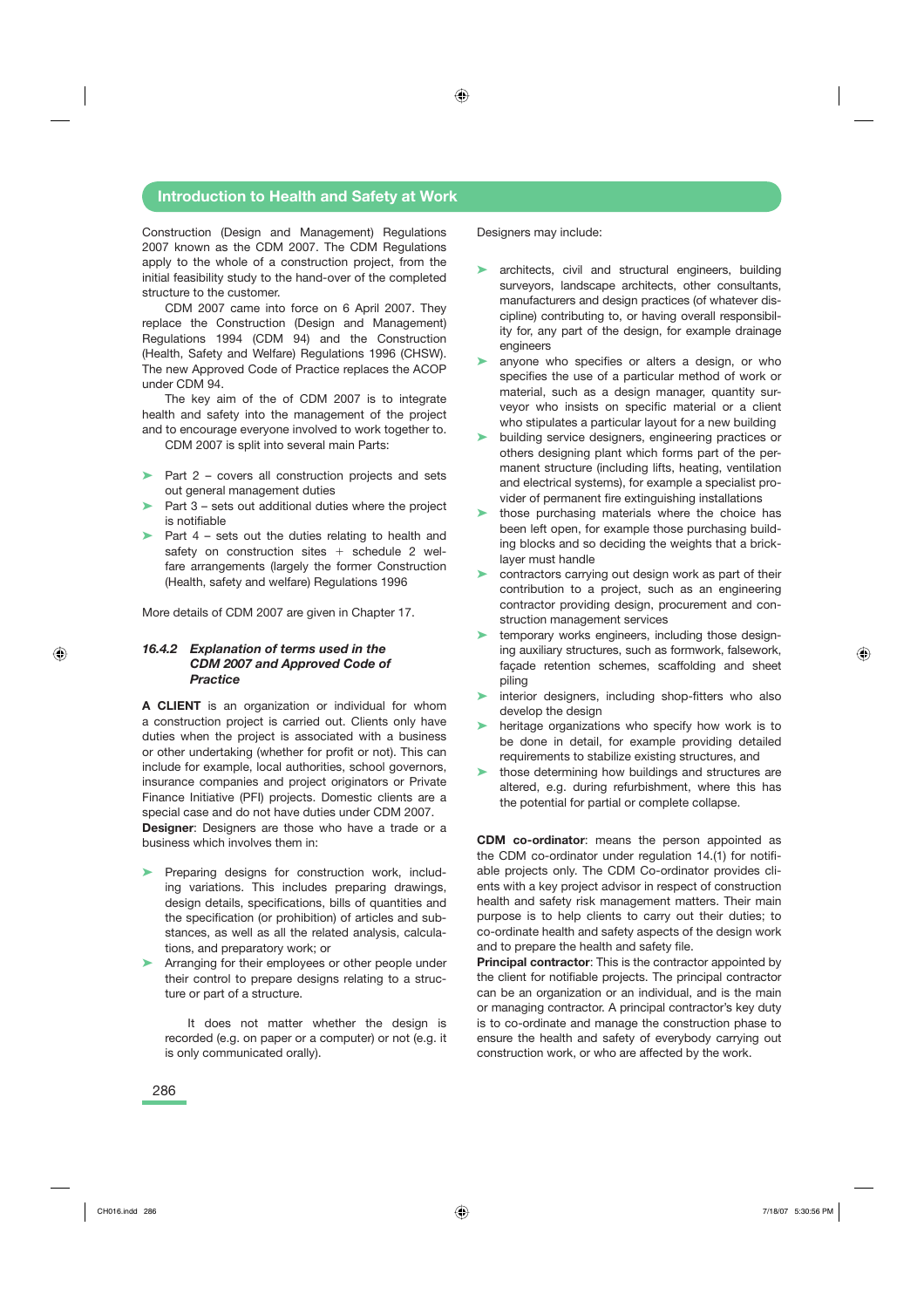**Pre-construction health and safety information**: The client must provide to designers and contractors and for notifiable projects the CDM co-ordinator specific health and safety information needed to identify the hazards and risks associated with the design and construction work. The information needs to be identified, assembled and sent out in good time, so that those who need it when preparing a bid or preparing for work can decide what resources will be needed to enable design, planning and construction work to be organized and carried out properly.

The topics which should be addressed in the preconstruction information are given in Appendix 16.3.

## **Construction Phase Health and Safety Plan**

Principal Contractors must set out the way in which the construction phase will be managed and the key health and safety issues for the particular project must be set out in writing. The health and safety plan should set out the organization and arrangements that have been put in place to manage risks and co-ordinate the work on site. It should not be a repository for detailed generic risk assessments, records of how decisions were reached or detailed method statements; but it may, for example, set out when such documents will need to be prepared. It should be well focused, clear and easy for contractors and others to understand – emphasizing key points and avoiding irrelevant material. It is crucial that all relevant parties are involved and co-operate in the development and implementation of the plan as work progresses.

The plan must be tailored to the particular project. Generic plans will not satisfy the requirements of Regulation 23. Photographs and sketches can greatly simplify and shorten explanations. It should also be organized so that relevant sections can easily be made available to designers and contractors.

The Construction Phase health and safety plan for the initial phase of the construction work must be prepared before any work begins. Later details may need to be added as work and full designs become available.

See Appendix 16.4 for details of what should be included in the Health and Safety Plan.

Health and safety file This is a record of information for the client to retain which focuses on health and safety. It alerts those who are responsible for the structure and equipment in it of the significant health and safety risks that will need to be dealt with during subsequent use, construction, maintenance, cleaning, repair, alterations, refurbishment and demolition work. See later for further information on the file.

*Method statement* This is a written document laying out the work procedures and sequences of operations to

ensure health and safety. It results from the risk assessment carried out for the task or operation and the control measures identified. If the risk is low, a verbal statement may suffice.

**Notifiable work** Construction work (except for a domestic client) is notifiable to the Health and Safety Executive if it lasts longer than 30 working days or will involve more than 500 person days of work, e.g. 50 people working for 10 days. Holidays and weekends do not count if no construction work takes place on those days. The CDM co-ordinator is responsible to make the notification as soon as possible after their appointment for a particular project. The notice must be displayed where it can be read by people working on the site. See Chapter 17 for details of the information required.

## *16.4.3 Part 1 Non-notifi able Projects Responsibilities of Duty Holders*

A summary of duties is shown in table 17.3 in Chapter 17. Also see the flow diagram in Appendix 16.2. The ACOP for CDM 2007 covers the competence of each duty holder in some depth. This is an essential part of the effective management of construction projects. The ACOP should be consulted for further details.

Co-ordination and co-operation is a requirement for all members of the project team. However there is no requirement for the appointment of a CDM co-ordinator, principal contractor or a construction-phase health and safety plan for non-notifiable projects. For low risk projects a low-key approach will suffice. However for higher risk projects, e.g. those involving demolition, a more rigorous approach is required. The architect or lead designer should normally lead the co-ordination of the design work while the main contractor or builder should co-ordinate the construction work.

A brief summary plan may be all that is required in many cases but where the risks are higher, something close to the construction phase plan will be needed. For example where work involves:

- structural alterations
- deep excavations, and those in unstable or contaminated ground
- unusual working methods or safeguards
- ionising radiation or other significant health hazards
- nearby high voltage power-lines
- a risk of falling into water which is, or may become fast flowing
- diving
- explosives
- heavy or complex lifting operations.

287

⊕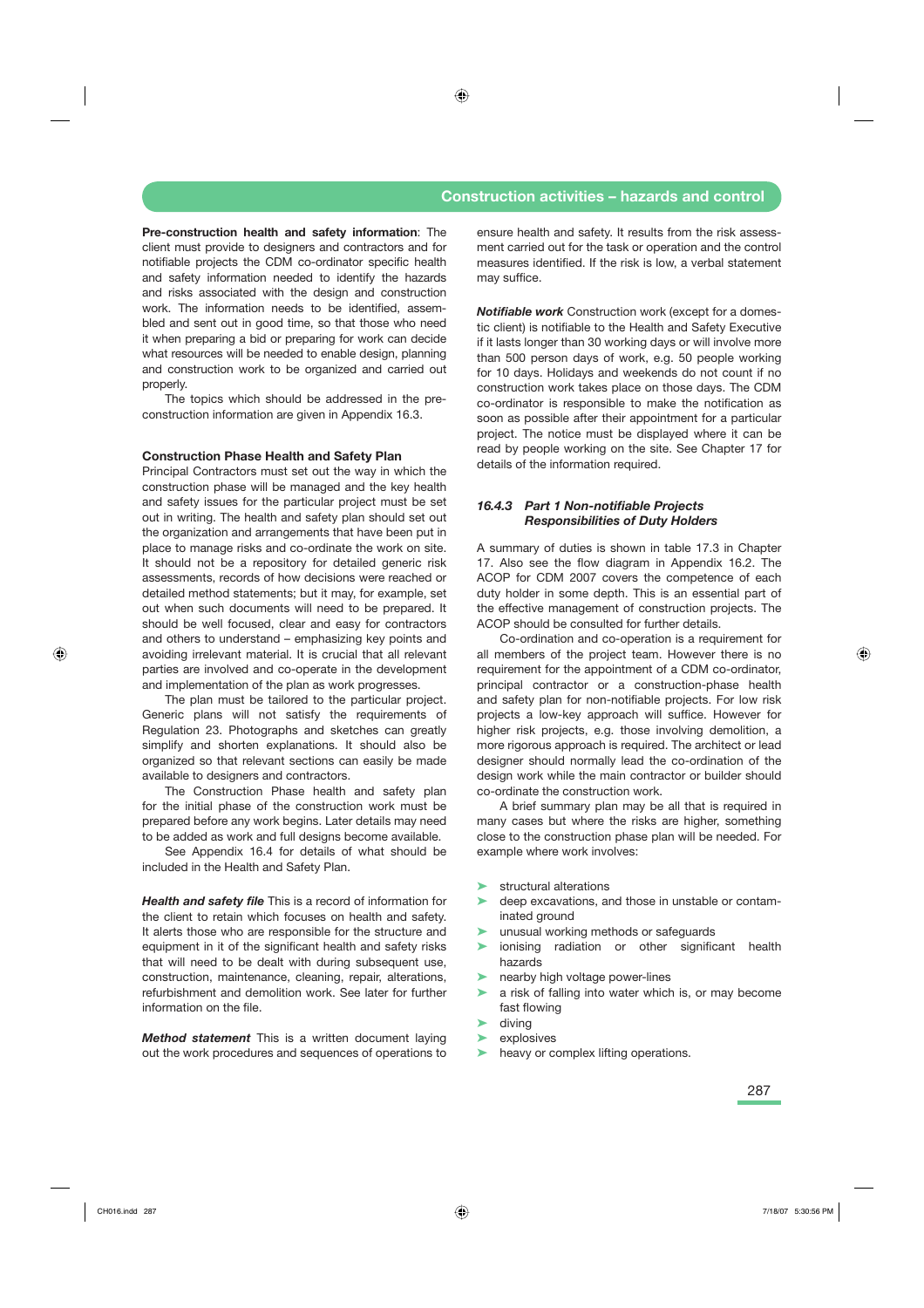For all **Demolition work** those in control of the work are required to produce a written plan showing how danger will be prevented.

# **Clients (Non domestic)**

Clients are not expected to manage or plan projects themselves. They are not expected to develop substantial expertise in construction health and safety, unless this is central to their business. Clients must ensure that various things are done, but are not normally expected to do them themselves. If help is needed this should be available from the competent person appointed under Regulation 7 of the Management of Health and Safety at Work Regulations 1999. Alternatively clients could seek advice from someone who has acted as a CDM co-ordinator on other projects. (The appointment of a CDM co-ordinator is **not** a requirement for non-notifiable projects.)

The client must make sure that:

- designers, contractors and others who they propose to engage are competent or work under the supervision of competent people, are adequately resourced and appointed early enough to fulfil their duties
- they allow sufficient time for each stage of the project they co-operate with others concerned as neces-
- sary to allow people to fulfil their duties they co-ordinate their own work with others to ensure
- the safety of those carrying out the construction work there are reasonable management arrangements
- in place throughout the project to ensure the work can be carried out, so far as is reasonably practicable, safely and without risks to health (this does not mean managing the risk themselves as few clients have the expertise)
- contractors have made arrangements for suitable welfare facilities to be provided from the start and throughout the project
- any fixed workplaces which are to be constructed comply with the Workplace (Health Safety and welfare) Regulations
- relevant information (pre-construction information) likely to be needed by designers, contractors or others to plan and manage the work is passed to them.

Clients should make periodic checks through the life of the project, for example to:

- check there is adequate protection for the client's workers and/or members of the public
- check that adequate welfare facilities have been provided by the contractor
- check that there is good co-operation and communication between designers and contractors

➤ check that the arrangements which the contractor agreed to make to control key risks on site have been implemented.

# **Designers**

◈

Designers should:

- make sure they are competent and adequately resourced to address the health and safety issues likely to be involved in the design
- ➤ check that clients are aware of duties
- when designing the project, avoid foreseeable risks to those involved in the construction and future use of the structure, and in so doing, they should eliminate hazards, so far as is reasonably practicable, and reduce risk associated with the hazards that remain
- provide adequate information about any significant risks associated with the design
- ➤ co-ordinate their work with that of others in order to improve the way in which risks are managed and controlled.

Designers need to consider risks to those carrying out the construction work; those cleaning and maintaining the structure (particularly windows or translucent panels; those who use the structure for a workplace; and those who may be affected by the work, e.g. the public or other customers.

## **Contractors**

For all projects contractors must:

- ➤ check clients are aware of their duties
- satisfy themselves that they and anyone they employ or engage are competent and adequately resourced
- plan, manage and monitor their own work to make sure that workers under their control are safe from the start of their work
- ensure that any contractor who they appoint or engage to work on the project is informed of the minimum amount of time which will be allowed for them to plan and prepare before starting work
- provide workers under their control (whether employed or self-employed) with any necessary information, including about relevant aspects of other contractors' work, and site induction which they need to work safely, to report problems or to respond appropriately in an emergency
- ensure that any design work they do complies with the requirements on designers in Regulation 11
- comply with any relevant requirement in Part 4 and schedule 2 of the regulations regarding health and safety on construction sites
- co-operate with others and co-ordinate their own work with others working on the project

288

⊕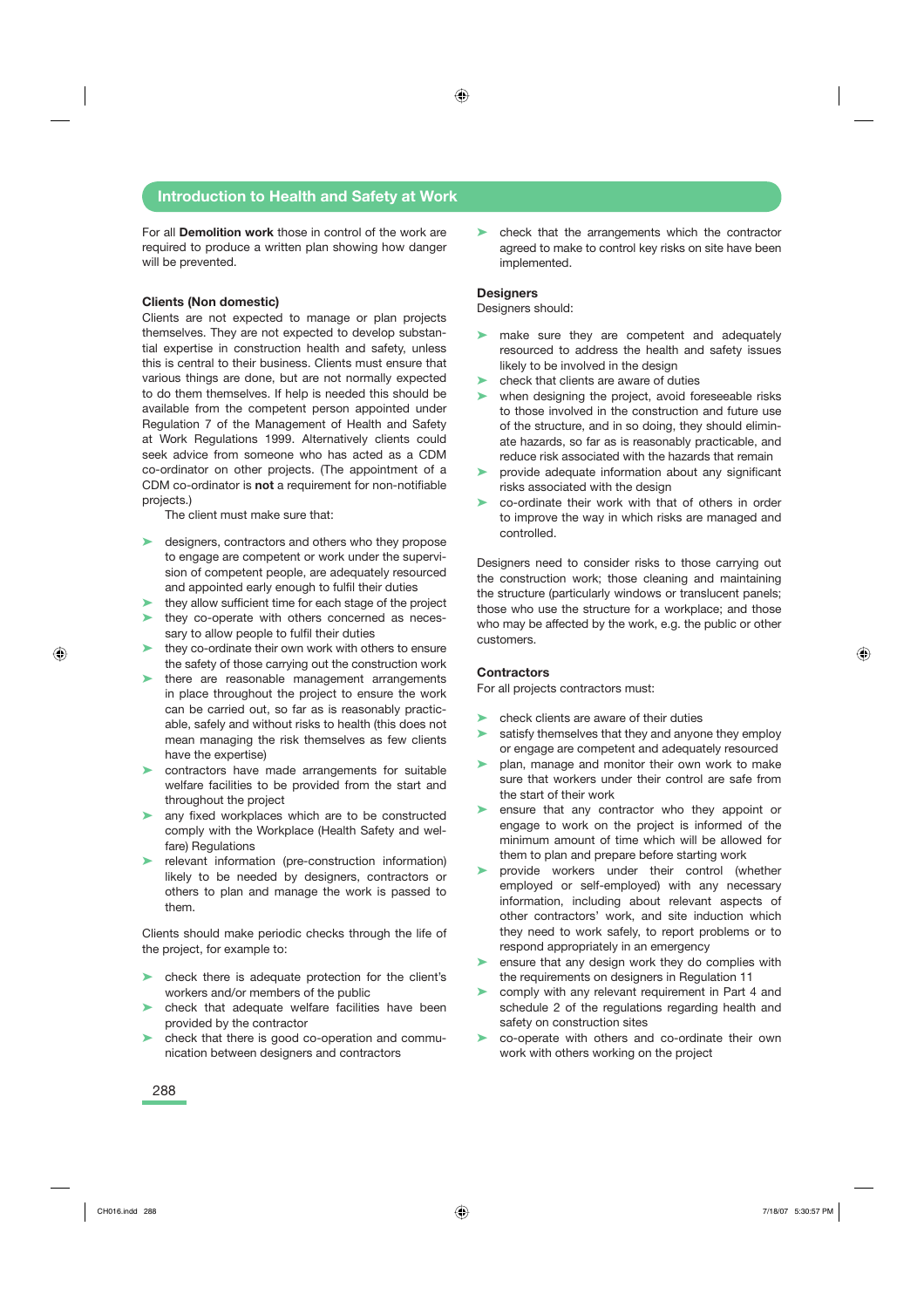➤ Obtain specialist advice where necessary when planning high risk work, e.g. alterations that could result in a structural collapse or is on contaminated ground.

# *16.4.4 Notifi able projects – additional responsibilities of duty holders*

#### **Clients**

⊕

For notifiable projects the client has the following additional duties:

- ➤ Appoint a CDM co-ordinator to advise and assist with their duties and to co-ordinate the arrangements for health and safety during the planning phase
- Appoint a principal contractor to plan and manage the construction work – preferably early enough for them to work with the designer on issues relating to buildability, usability and maintainability
- Ensure that the construction phase does not start until the principal contractor has prepared a suitable health and safety plan and made arrangements for suitable welfare facilities to be present from the start of the work
- Make sure the health and safety file is prepared, reviewed, or updated ready for handover at the end of the construction work. This must be kept available for any future construction work or to pass onto a new owner.

Early appointments are essential as the client is likely to have to rely on the advice from the CDM co-ordinator on the competence of appointees and the adequacy of the arrangements. If a client does not make these appointments they are liable for the work of the CDM coordinator and the principal contractor as well as not making the appointment.

## **CDM co-ordinators**

CDM co-ordinators must:

- give suitable and sufficient advice and assistance to clients in order to help them to comply with their duties, in particular:
	- the duty to appoint competent designers and contractors; and
	- the duty to ensure that adequate arrangements are in place for managing the project
- notify the HSE about the project
- co-ordinate design work, planning and other preparation for construction where relevant to health and safety
- identify and collect the pre-construction information and advise the client if surveys need to be commissioned to fill significant gaps
- promptly provide in a convenient form to those involved with the design of the structure; and to every contractor (including the principal contractor) who may be or has been appointed by the client, such parts of the pre-construction information which are relevant to each
- manage the flow of health and safety information between clients designers and contractors
- advise the client on the suitability of the initial construction phase plan and the arrangements made to ensure that welfare facilities are on site from the start
- produce or update a relevant, user friendly, health and safety file suitable for future use at the end of the construction phase.

## **Designers**

For notifiable projects designers have the following additional duties:

- ensure that the client has appointed a CDM co-ordinator and notified HSE
- ensure that they do not start design work other than initial design work unless a CDM co-ordinator has been appointed
- co-operate with the CDM co-ordinator, principal contractor and with any other designers or contractors as necessary for each of them to comply with their duties. This includes providing any information needed for the pre-construction information pack or health and safety file.

## **The Principal contractor**

Principal contractors must:

- ▶ satisfy themselves that clients are aware of their duties, that a CDM co-ordinator has been appointed and HSE notified before work starts
- make sure that they are competent to address the health and safety issues likely to be involved in the management of the construction project phase
- ensure that the construction phase is properly planned, managed and monitored, with adequately resourced, competent site management appropriate to the risk and activity
- ensure that every contractor who will work on the project is informed of the minimum amount of time which they will be allowed for planning and preparation before they begin work on site
- ensure that all contractors are provided with the information about the project that they need to enable them to carry out their work safely and without risks to health. Requests from contractors for information should be met promptly

289

◈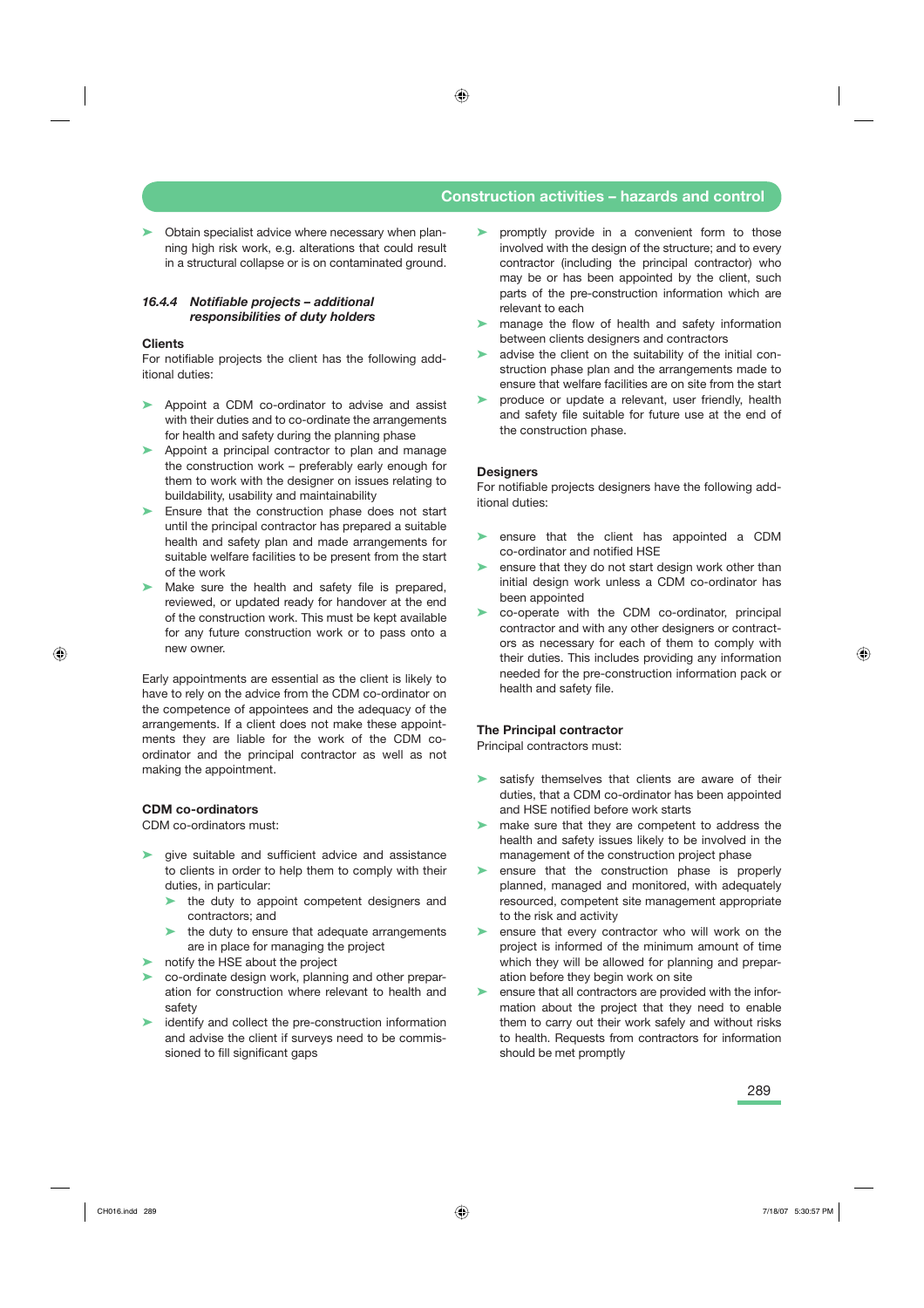◈

- ensure that a suitable construction phase health and safety plan is:
	- prepared before construction work begins
	- ▶ developed in discussion with, and communicated to, contractors affected by it
	- implemented, and
	- kept up to date as the project progresses.
- ▶ satisfy themselves that the designers and contractors they engage are competent and adequately resourced
- ensure suitable welfare facilities are provided from the start of the construction phase
- take reasonable steps to prevent unauthorized access to the site; prepare and enforce any necessary site rules
- provide (copies of or access to) relevant parts of the health and safety plan and other information to contractors including the self-employed in time for them to plan their work
- liaise with the CDM co-ordinator on design carried out during the construction phase, including design by specialist contractors, and its implications for the health and safety plan
- provide the CDM co-ordinator promptly with any information relevant to the health and safety file
- ensure that all the workers have been provided with suitable health and safety induction, information and training
- ensure that the workforce is consulted about health and safety matters
- display the project notification.

## 16.4.5 The health and safety file

The health and safety file is a record of relevant information for the client or his customer. It will be developed as the construction progresses with various designers or contractors adding information as it becomes available. The file should be useful to:

- clients who have a duty to provide information about their premises to those who carry out work there
- designers during the development of further designs or alterations
- CDM co-ordinators preparing for construction work
- principal contractors and contractors preparing to carry out or manage such work.

A number of people have legal duties with respect to the health and safety file:

➤ CDM co-ordinators must prepare review, amend or add to the file as the project progresses, and give it to the client at the end of the project

- clients, designers, principal contractors and other contractors must supply the information necessary for compiling or updating the file
- clients must keep the file to assist with future construction work, and
- everyone providing information should make sure that it is accurate, and provided promptly.

The client should make sure that the CDM co-ordinator compiles the file. What is needed should be agreed in advance so that designers and contractors can produce the relevant documents as their work progresses.

The file is a key part of the information that a client or their successors will need for future construction projects and so should be kept up-to-date after any relevant surveys or work.

A file must be produced or updated (if one already exists) as part of all notifiable projects. CDM 2007 allows one file to be maintained for a site and then updated after subsequent projects have been completed.

The information which should be included where they are relevant to the health and safety of any future construction project, is given in Chapter 17.

## *16.4.6 Selection and control of contractors*

It is important that health and safety factors are considered as well as technical or professional competence when potential contractors are being short listed or employed. The following items will give a guide to health and safety attitudes:

- registration with either the HSE or Environmental Health Department of a Local Authority
- a current health and safety policy
- details of any risk assessments made and control measures introduced
- any method statements required to perform the contract
- details of competence certification, particularly when working with gas or electricity may be involved
- details of insurance arrangements in force at the time of the contract
- details of emergency procedures, including fire precautions, for contractor employees
- details of any previous accidents or incidents reported under RIDDOR
- details of accident reporting procedure
- details of previous work undertaken by the contractor references from previous employers or main contractors
- details of any health and safety training undertaken by the contractor and his employees.

290

⊕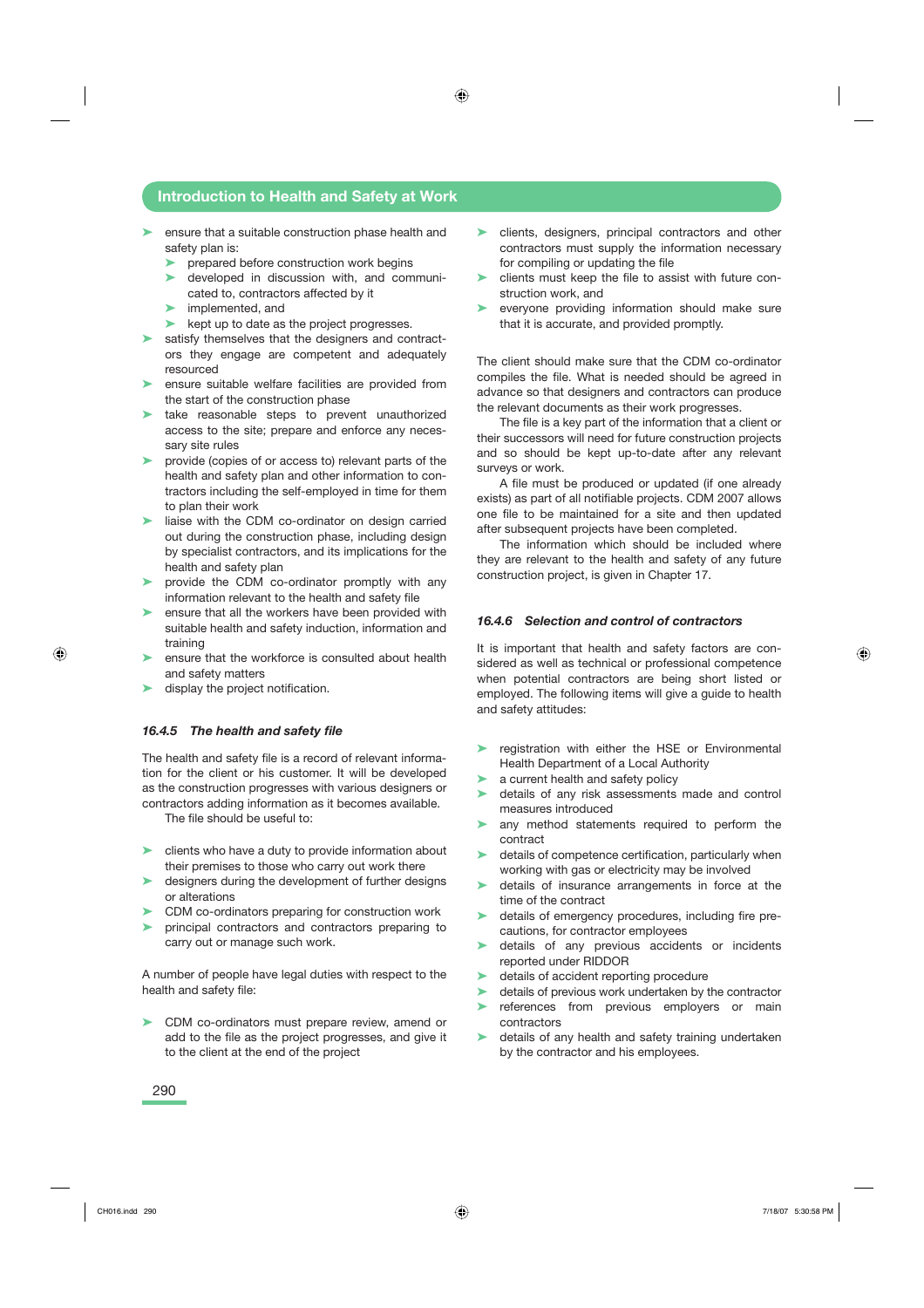On being selected, contractors should be expected to:

- familiarize themselves with those parts of the health and safety plan which affect them and their employees and/or sub-contractors
- cooperate with the principal contractor (or main if non-notifiable project) in their health and safety duties to contractors
- comply with their legal health and safety duties.

On arrival at the site, sub-contractors should ensure that:

- they report to the site office on arrival on site and report to the site manager
- they abide by any site rules, particularly in respect of personal protective equipment
- the performance of their work does not place others at risk
- they are familiar with the first aid and accident reporting arrangements of the principal contractor
- they are familiar with all emergency procedures on the site
- any materials brought onto the site are safely handled, stored and disposed of in compliance, where appropriate, with the current Control of Substances Hazardous to Health Regulations
- they adopt adequate fire precaution and prevention measures when using equipment which could cause fires
- they minimize noise and vibration produced by their equipment and activities
- any ladders, scaffolds and other means of access are erected in conformance with good working practice and the Work at Height Regulations
- any welding or burning equipment brought onto the site is in safe operating condition and used safely with a suitable fire extinguisher to hand
- any lifting equipment brought onto the site complies with the current Lifting Operation and Lifting Equipment Regulations
- all electrical equipment complies with the current Electricity at Work Regulations
- connections to the electricity supply is from a point specified by the principal contractor and is by proper cables and connectors. For outside construction work, only 110V equipment should be used
- any restricted access to areas on the site is observed
- welfare facilities provided on site are treated with respect
- any vehicles brought onto the site observe any speed, condition or parking restriction.

The control of sub-contractors can be exercised by monitoring them against the criteria listed above and by regular site inspections. On completion of the contract,

the work should be checked to ensure that the agreed standard has been reached and that any waste material has been removed from the site.

# **16.5 Working above ground level or where there is a risk of falling**

## *16.5.1 Hazards and controls associated with working above ground level*

The significance of injuries resulting from falls from height, such as fatalities and other major injuries, have been dealt with earlier in the chapter as has the importance and legal requirements for head protection. Also covered were the many hazards involved in working at height, including fragile roofs and the deterioration of materials, unprotected edges and falling materials. Additional hazards include the weather and unstable or poorly maintained access equipment, such as ladders and various types of scaffold.

The principal means of preventing falls of people or materials includes the use of fencing, guardrails, toe boards, working platforms, access boards, ladder hoops, safety nets and safety harnesses. Safety harnesses arrest the fall by restricting the fall to a given distance due to the fixing of the harness to a point on an adjacent



Figure 16.4 Ladders should be correctly angled one out for every four up.



⊕

♠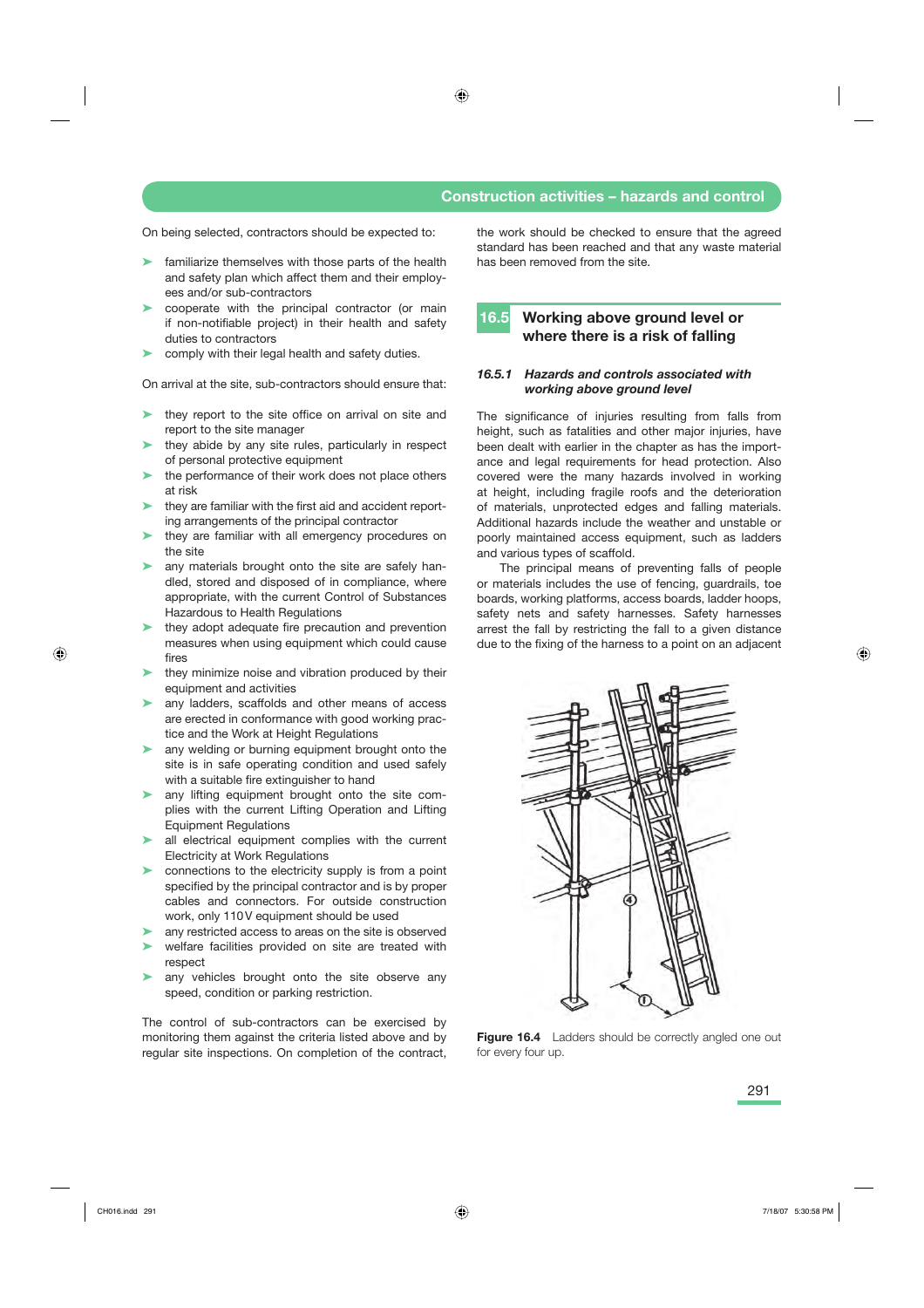◈

rigid structure. They should only be used when all other possibilities are not practical.

## *16.5.2 Access equipment*

There are many different types of access equipment, but only the following four categories will be considered here:

- ladders
- fixed scaffold
- prefabricated mobile scaffold towers
- mobile elevated work platforms.

#### **Ladders**

⊕

The main cause of accidents involving ladders is ladder movement while in use. This occurs when they have not been secured to a fixed point, particularly at the foot. Other causes include over-reaching by the worker, slipping on a rung, ladder defects and, in the case of metal ladders, contact with electricity. The main types of accident are falls from ladders.

There are three common materials used in the construction of ladders – aluminium, timber and glass fibre. Aluminium ladders have the advantage of being light but should not be used in high winds or near live electricity. Timber ladders need regular inspection for damage and should not be painted since this could hide cracks. Glass fibre ladders can be used with near electrical equipment and in food processing areas.

The following factors should be considered when using ladders:

- ensure that the use of a ladder is the safest means of access given the work to be done and the height to be climbed
- the location itself needs to be checked. The supporting wall and supporting ground surface should be dry and slip free. Extra care will be needed if the area is busy with pedestrians or vehicles
- the ladder needs to be stable in use. This means that the inclination should be as near the optimum as possible (1 in 4 ratio of distance from the wall to distance up the wall). The foot of the ladder should be tied to a rigid support. Weather conditions must be suitable (no high winds or heavy rain). The proximity of live electricity should also be checked. (This last point is important when ladders are to be carried beneath power lines)
- there should be at least 1m of ladder above the stepping off point
- the work activity must be considered in some detail. Over-reaching must be eliminated and consideration given to the storage of paints or tools which are to be used from the ladder and any loads to be carried

up the ladder. The ladder must be matched to work required

- workers who are to use ladders must be trained in the correct method of use and selection. Such training should include the use of both hands during climbing, clean non-slippery footwear, clean rungs and an undamaged ladder
- ladders should be inspected (particularly for damaged or missing rungs) and maintained on a regular basis and they should only be repaired by competent persons
- the transportation and storage of ladders is important since much damage can occur at these times. They need to be handled carefully and stored in a dry place
- when a ladder is left secured to a structure during non-working hours, a plank should be tied to the rungs to prevent unauthorized access to the structure.

Certain work should not be attempted using ladders. This includes work where:

- a secure hand hold is not available
- the work is at an excessive height
- where the ladder cannot be secured or made stable
- the work is of long duration
- the work area is very large
- the equipment or materials to be used are heavy or bulky
- the weather conditions are adverse
- there is no protection from passing vehicles.

There have been several rumours that the Work at Height Regulations have banned the use of ladders. This is **not** true. Ladders may be used for access and it is legal to work from ladders. Ladders may be used when a risk assessment shows that the risk of injury is low and the task is of short duration or there are unalterable features of the work site and that it is not reasonably practicable to use potentially safer alternative means of access. More information on ladders and their use within the requirements of the Work at Height Regulations is available from the British Ladder Manufacturers' Association. Ladders for industrial work in the UK should be marked to:

- ➤ Timber BS1129: Kite marked Class 1 Industrial
- ➤ Aluminium BS2037: 1994 Kite Marked Class 1 Industrial
- Glass fibre BSEN131: 1993 Kite marked Industrial
	- Step stools BS7377: 1994.

# **Stepladders, trestles and staging**

Many of the points discussed for ladders apply to step ladders and trestles, where stability and over-reaching are the main hazards.

292

♠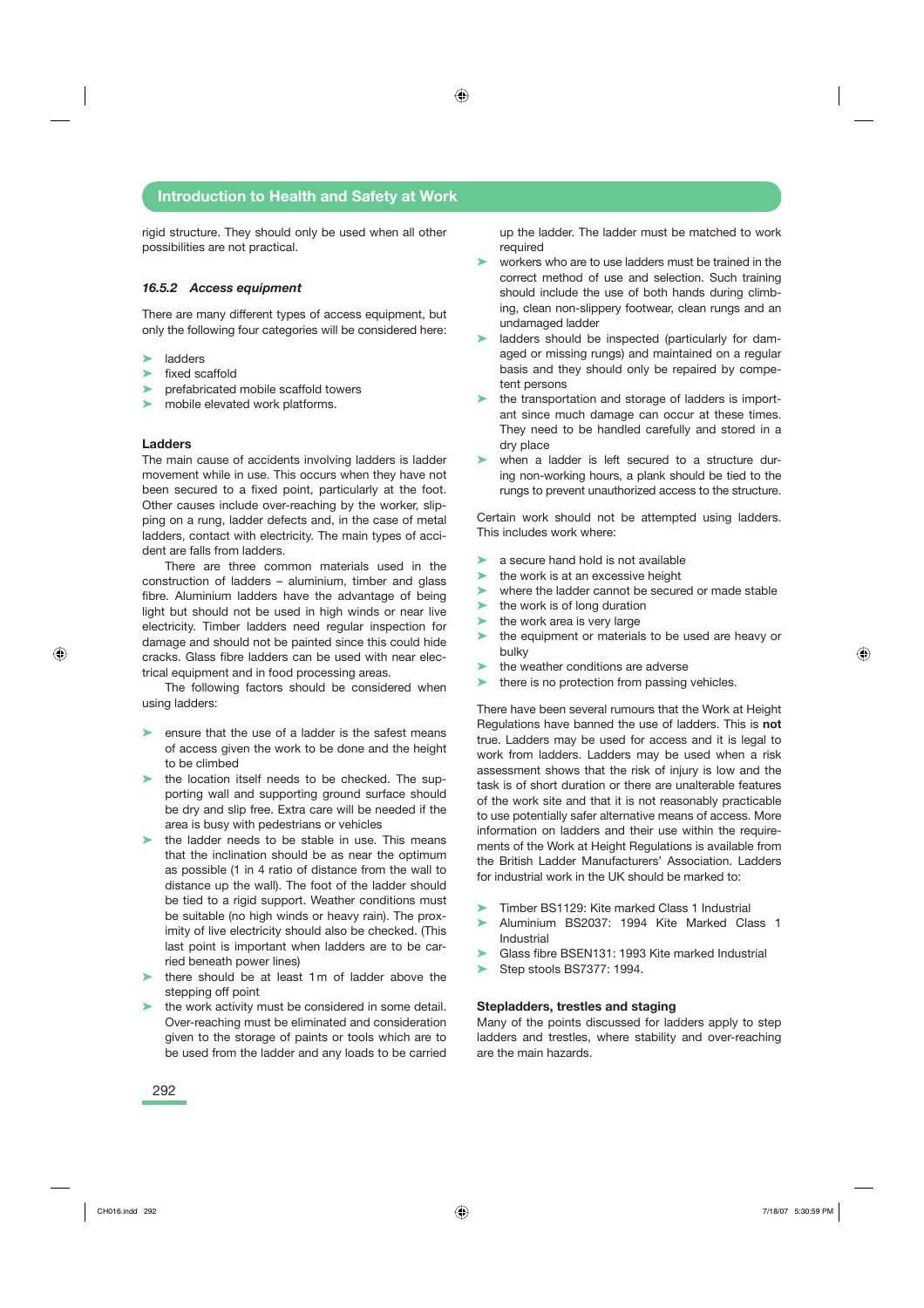Steps at right height  $\sqrt{\ }$ No need to over-reach  $\sqrt{}$ Good grip on handrail  $\sqrt{}$ Working front-on  $\sqrt{}$ 

Wearing good flat shoes  $\sqrt{}$ Clean undamaged steps  $\sqrt{}$ 

Rubber non-slip feet all in position  $\checkmark$ Meets British or European standards  $\checkmark$ 

Firm level base  $\sqrt{}$ Undamaged stiles  $\sqrt$ 

# **X** Wrong Way **Right way**  $\sqrt{ }$

## X Stepladder too short

- **X** Hazard overhead X Over-reaching up and sideways
- X No grip on ladder
- **X** Sideways-on to work
- **X** Foot on handrail
- **X** Wearing slippers
- X Loose tools on ladder
- X Slippery and damaged steps
- Uneven soft ground
- Damaged stiles
- $\times$  Non-slip rubber foot missing



## **Figure 16.5** Working with Stepladders.

All equipment must be checked by the supervisor before use to ensure that there are no defects and must be checked at least weekly whilst in use on site. If a defect is noted, or the equipment is damaged, it must be taken out of use immediately. Any repairs must only be carried out by competent persons.

Supervisors must also check that the equipment is being used correctly and not being used where a safer method should be provided.

Where staging, such as a 'Youngmans' staging platform, is being used in roof areas, supervisors must ensure that only experienced operatives are permitted to carry out this work and that all necessary safety harnesses and anchorage points are provided and used.

The main hazards associated with stepladders, trestles and staging are:

- unsuitable base (uneven or loose materials)
- unsafe and incorrect use of equipment (e.g. the use of staging for barrow ramps)
- overloading

⊕

- use of equipment where a safer method should be provided
- overhang of boards or staging at supports ('trap ends')
- use of defective equipment.

## Stepladders and trestles must be:

manufactured to a recognized industrial specification stored and handled with care to prevent damage and deterioration

- subject to a programme of regular inspection (there should be a marking, coding or tagging system to confirm that the inspection has taken place)
- checked by the user before use
- taken out of use if damaged and destroyed or repaired;
- used on a secure surface, and with due regard to ensuring stability at all times
- kept away from overhead cables and similar hazards.

The small platform fitted at the top of many stepladders is designed to support tools, paint pots and other working materials. It should not be used as a working place unless the stepladder has been constructed with a suitable handhold above the platform. Stepladders must not be used if they are too short for the work being undertaken, or if there is not enough space to open them out fully.

Platforms based on trestles should be fully boarded, adequately supported (at least one support for each 1.5 m of board for standard scaffold boards) and provided with edge protection when there is a risk of falling a distance liable to cause injury.

# **Fixed scaffolds**

It is quicker and easier to use a ladder as a means of access, but it is not always the safest. Jobs, such as painting, gutter repair, demolition work or window replacement, are often easier done using a scaffold. Unless the work can be completed comfortably using ladders, then a scaffold should be considered. Scaffolds must be capable of supporting building workers, equipment, materials,

293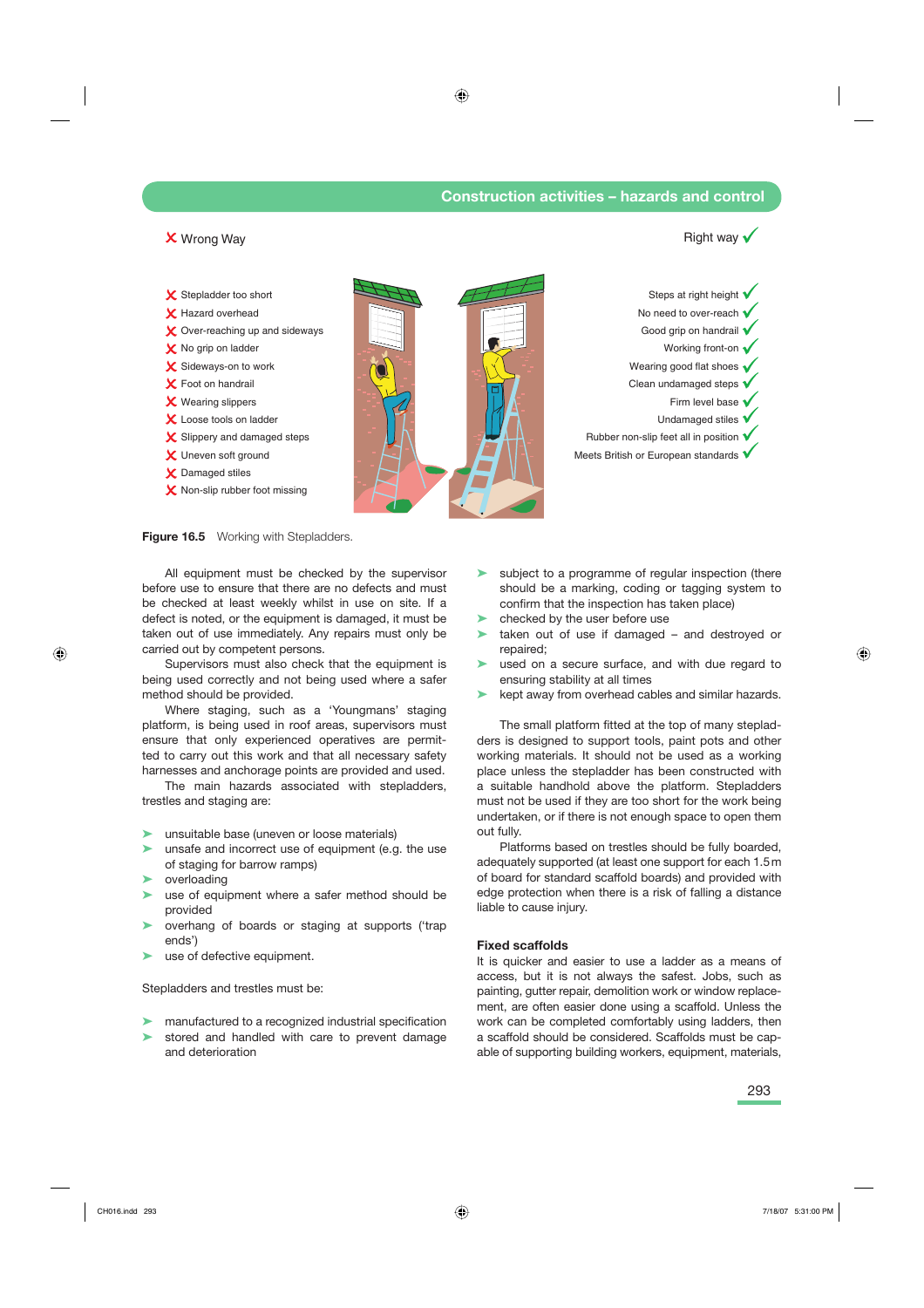#### (a) Bay Toe board length Transoms fixed with Guardrails fixed to putlog or right angle the standards couplers Thr Ledgers fixed tie to standards with right angle couplers .<br>Joint Joint pin pin or sleeve coupler Ledger bracing at Reveal tie tube wedged right angles to building into opening with reveal Longitudinal or pin and fixed with right facade bracing  $38 \times 225$  mm timber sole angle couplers plates when standing on soil Longitudinal bracing in zig zag pattern

tools and any accumulated waste. A common cause of scaffold collapse is the 'borrowing' of boards and tubes from the scaffold, thus weakening it. Falls from scaffolds are often caused by badly constructed working platforms, inadequate guardrails or climbing up the outside of a scaffold. Falls also occur during the assembly or dismantling process.

There are two basic types of external scaffold:

- ➤ **independent tied** these are scaffolding structures which are independent of the building but tied to it often using a window or window recess. This is the most common form of scaffolding
- putlog this form of scaffolding is usually used during the construction of a building. A putlog is a scaffold tube which spans horizontally from the scaffold into the building  $-$  the end of the tube is flattened and is usually positioned between two brick courses.

The important components of a scaffold have been defined in a guidance note issued by the HSE as follows (Figure 16.6(a)).

**Standard** an upright tube or pole used as a vertical support in a scaffold.

**Ledger** a tube spanning horizontally and tying standards longitudinally.

**Transom** a tube spanning across ledgers to tie a scaffold transversely. It may also support a working platform. **Bracing** tubes which span diagonally to strengthenand prevent movement of the scaffold.



Figure 16.6 (a) Typical independent tied scaffold. (b) fixed scaffold left in place to fit the gutters.

**Guardrail** a horizontal tube fitted to standards along working platforms to prevent persons from falling. Toe boards these are fitted at the base of working platforms to prevent persons, materials or tools falling from the scaffold.

294

**Introduction to Health and Safety at Work**

⊕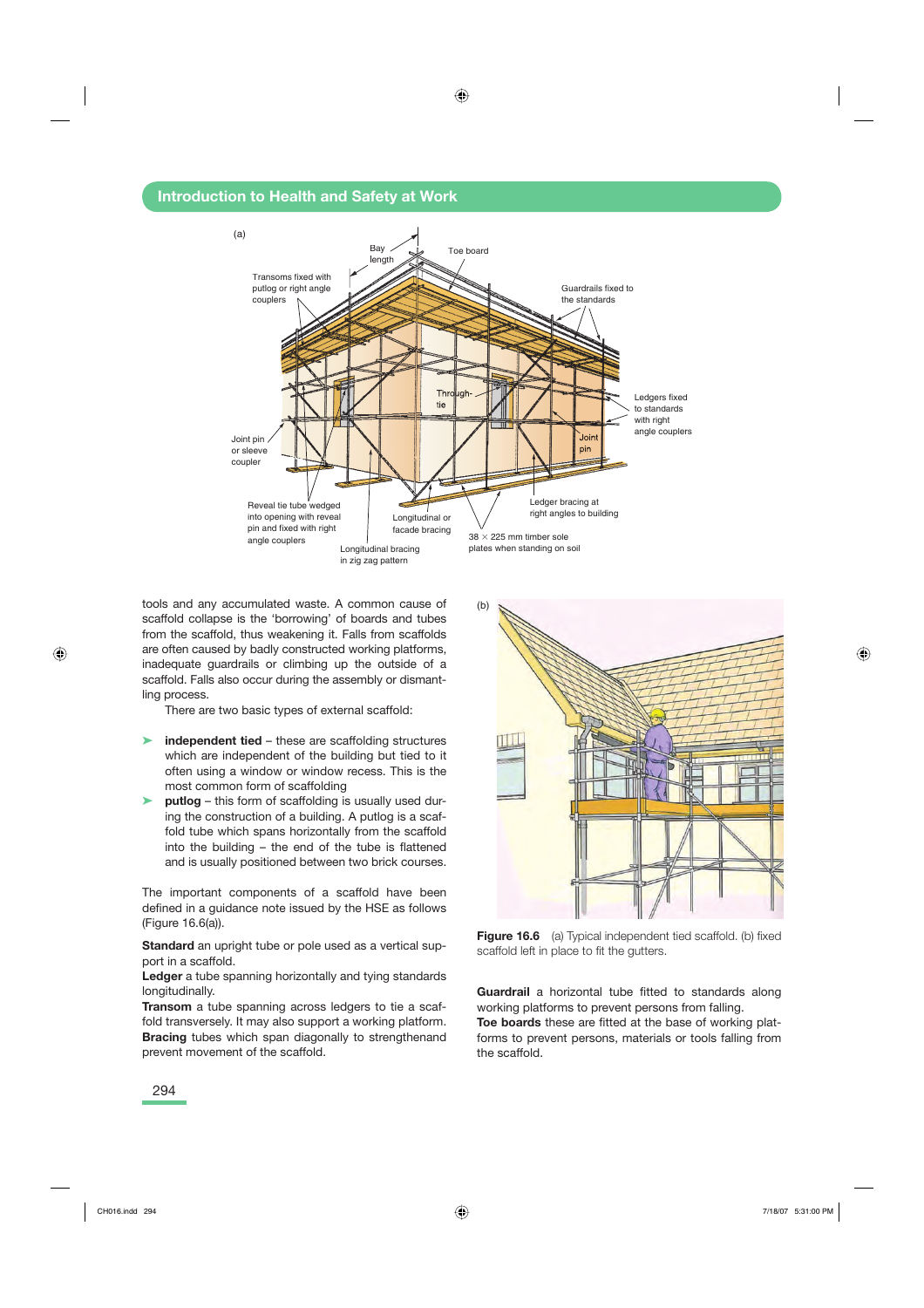The following factors must be addressed if a scaffold is being considered for use for construction purposes:

- scaffolding must only be erected by competent people who have attended recognized training courses. Any work carried out on the scaffold must be supervised by a competent person. Any changes to the scaffold must be done by a competent person
- adequate toe boards, guardrails and intermediate rails must be fitted to prevent people or materials from falling
- the scaffold must rest on a stable surface, uprights should have base plates and timber sole plates if necessary
- the scaffold must have safe access and egress
- work platforms should be fully boarded with no tipping or tripping hazards
- the scaffold should be sited away from or protected from traffic routes so that it is not damaged by vehicles
- lower level uprights should be prominently marked in red and white stripes
- the scaffold should be properly braced, secured to the building or structure
- overloading of the scaffold must be avoided
- the public must be protected at all stages of the work regular inspections of the scaffold must be made and recorded.

## **Prefabricated mobile scaffold towers**

Mobile scaffold towers are frequently used throughout industry. It is essential that the workers are trained in their use since recent research has revealed that 75% of lightweight mobile prefabricated tower scaffolding is either erected, used, moved or dismantled in an unsafe manner (Figure 16.7).

The following points must be considered when mobile scaffold towers are to be used:

- ▶ the selection, erection and dismantling of mobile scaffold towers must be undertaken by competent and trained persons with maximum height to base ratios not being exceeded
- diagonal bracing and stabilizers should always be used
- access ladders must be fitted to the narrowest side of the tower or inside the tower and persons should not climb up the frame of the tower
- all wheels must be locked while work is in progress and all persons must vacate the tower before it is moved
- the tower working platform must be boarded, fitted with guardrails and toe boards and not overloaded
- towers must be tied to a rigid structure if exposed to windy weather or to be used for work such as jet blasting



◈

Figure 16.7 Typical prefabricated tower scaffold.

295

⊕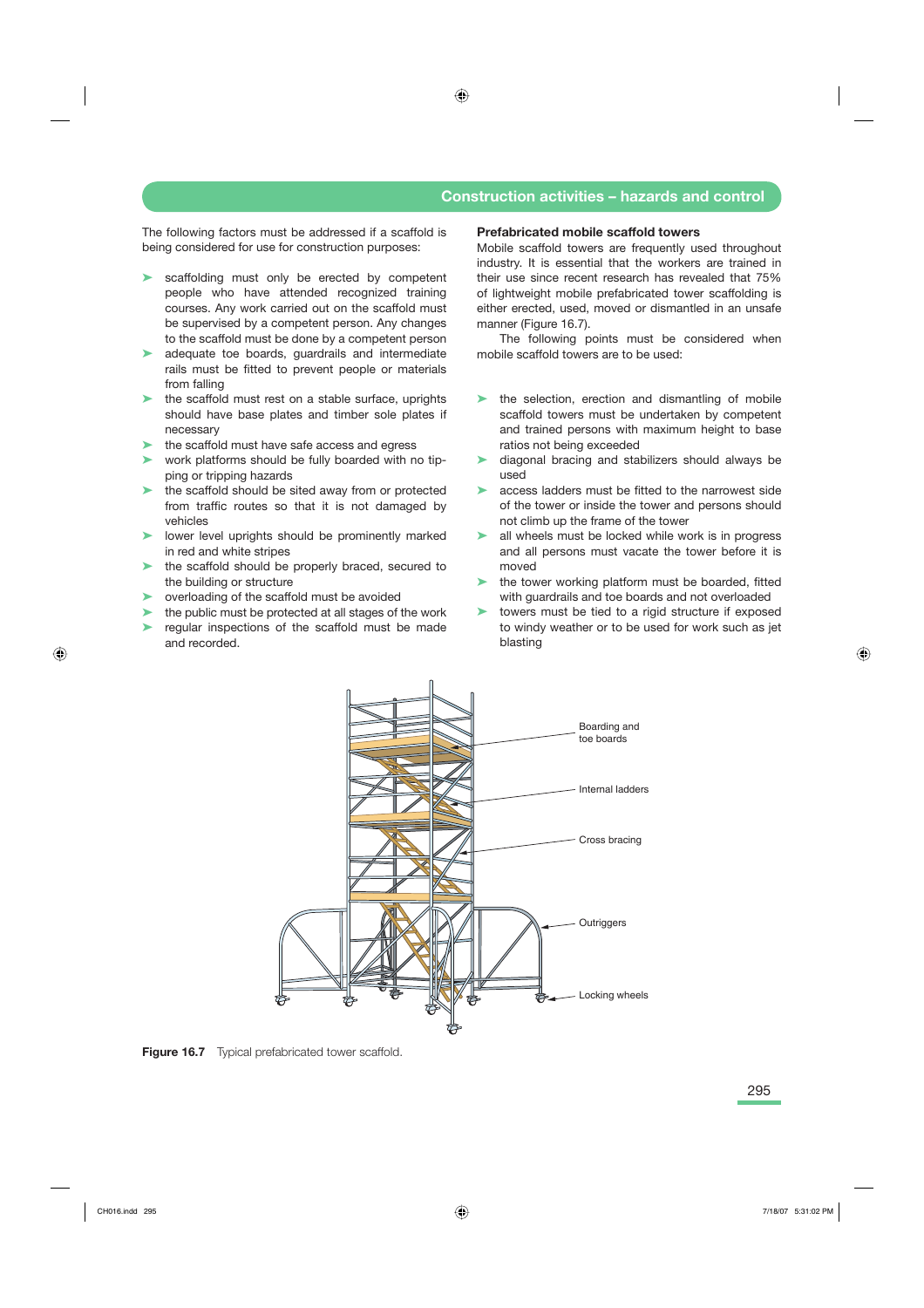- persons working from a tower must not over-reach or use ladders from the work platform
- safe distances must be maintained between the tower and overhead power lines both during working operations and when the tower is moved
- ➤ the tower should be inspected on a regular basis and a report made.

## **Mobile elevated work platforms**

Mobile elevated work platforms are very suitable for high level work such as changing light bulbs in a warehouse. The following factors must be considered when using mobile elevated work platforms:

- the mobile elevated work platform must only be operated by trained and competent persons
- it must never be moved in the elevated position
- it must be operated on level and stable ground with consideration being given for the stability and loading of floors
- the tyres must be properly inflated and the wheels immobilized
- outriggers should be fully extended and locked in position
- due care must be exercised with overhead power supplies obstructions and adverse weather conditions
- warning signs should be displayed and barriers erected to avoid collisions



**Figure 16.8** Mobile elevating work platform – one type of a wide range.

- it should be maintained regularly and procedures should be in place in the event of machine failure; and
- drivers of MEWPs must be instructed in emergency procedures particularly to cover instances of power failure.

When working on a MEWP, there is a danger that the operator may become trapped against an overhead or adjacent object and preventing him from releasing the controls. There have also been accidents caused when a MEWP is reversed into areas where there is poor pedestrian segregation and the driver has limited visibility. During any manoeuvring operation, a dedicated banksman should be used.

## *16.5.3 Inspection and maintenance*

## **Inspection**

⊕

Equipment for work at height needs regular inspection to ensure that it is fit for use. A marking system is probably required to show when the next inspection is due. Formal inspections should not be a substitute for any pre-use checks or routine maintenance. Inspection does not necessarily cover the checks that are made during maintenance although there may be some common features. Inspections need to be recorded but checks do not.

Under the Work at Height Regulations weekly inspections are still required for scaffolding used in construction, as required by the Construction (Design and Management) Regulations where a person could fall 2 m or more. The requirements for inspection are set out in to the regulations as follows:

- The name and address of the person for whom the inspection was carried out
- The location of the work equipment inspected
- ➤ A description of the work equipment inspected
- The date and time of the inspection
- Details of any matter identified that could give rise to a risk to the health or safety of any person
- Details of any action taken as a result of any matter identified in paragraph 5
- Details of any further action considered necessary
- The name and position of the person making the report.

Appendix 16.1 shows the inspection format under the CDM Regulations which still covers the essential items under the Work at Height Regulations and has been slightly adapted to suit.

## **Maintenance**

Inspections and even thorough examinations are not substitutes for properly maintaining equipment. The information gained in the maintenance work, inspections

296

⊕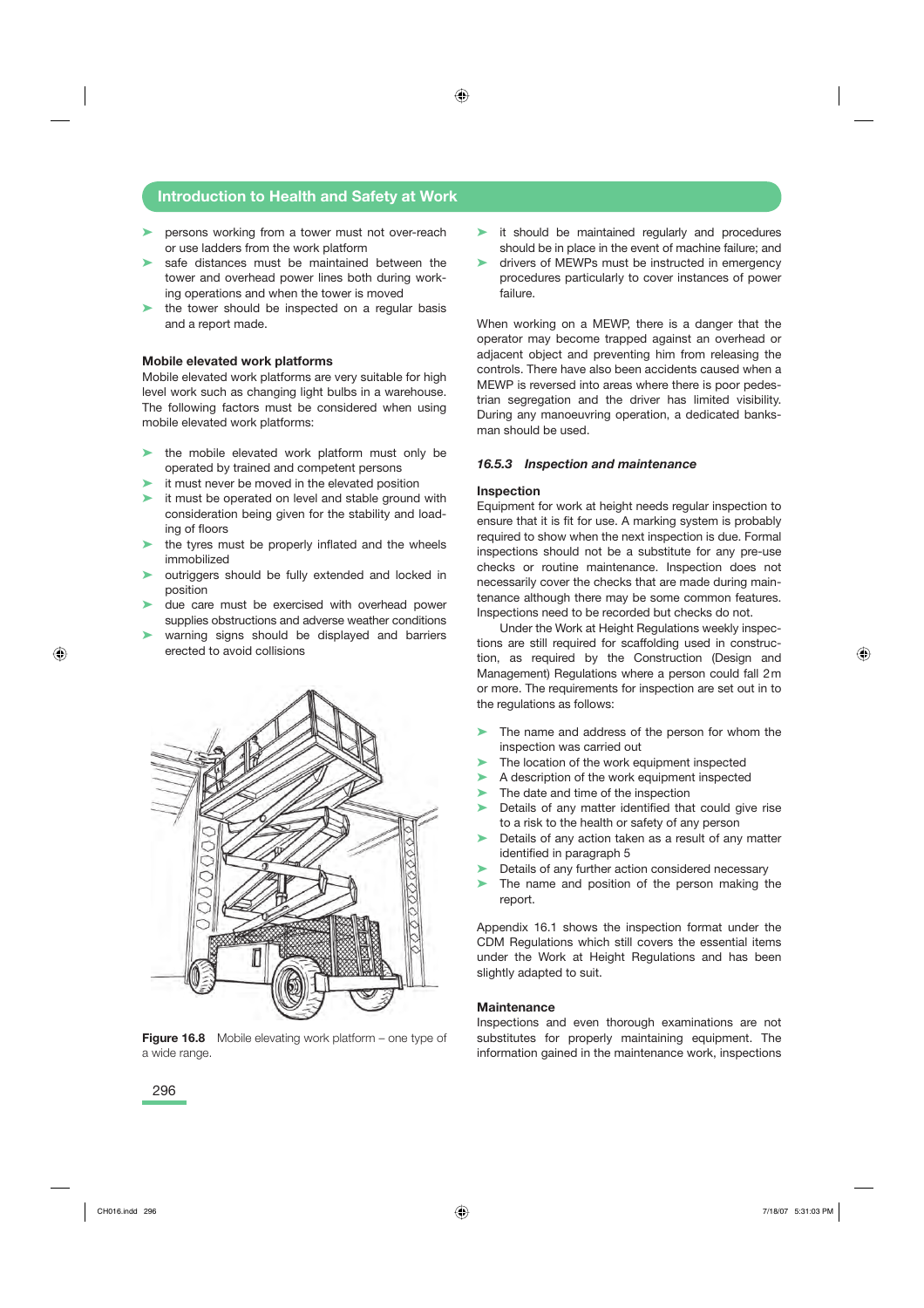and thorough technical examinations should inform one another. A maintenance log should be kept and be up to date. The whole maintenance system will require proper management systems. The frequency will depend on the equipment, the conditions in which it is used and the manufacturers' instructions.

# **16.6 Excavations**

## *16.6.1 Hazards associated with excavations*

There are about seven deaths each year due to work in excavations. Many types of soil, such as clays, are selfsupporting but others, such as sands and gravel, are not. Many excavations collapse without any warning resulting in death or serious injury. Many such accidents occur in shallow workings. It is important to note that, although most of these accidents affect workers, members of the public can also be injured. The specific hazards associated with excavations are as follows:

collapse of the sides

⊕

- materials falling on workers in the excavation
- falls of people and/or vehicles into the excavation
- workers being struck by plant
- specialist equipment such as pneumatic drills
- hazardous substances particularly near the site of current or former industrial processes
- influx of ground or surface water and entrapment in silt or mud
- proximity of stored materials, waste materials or plant proximity of adjacent buildings or structures and



**Figure 16.9** Timbered excavation with ladder access and supported services (guard removed on one side for clarity).

- contact with underground services
- access and egress to the excavation
- ➤ fumes, lack of oxygen and other health hazards (such as Weil's disease).

Clearly, alongside these specific hazards, more general hazards, such as manual handling, electricity, noise and vibrations, will also be present.

## *16.6.2 Precautions and controls required for excavations*

The following precautions and controls should be adopted:

- at all stages of the excavation, a competent person must supervise the work and the workers given clear instructions on working safely in the excavation
- the sides of the excavation must be prevented from collapsing either by digging them at a safe angle (between 5º and 45º dependent on soil and dryness) or by shoring them up with timber, sheeting or a proprietary support system. Falls of material into the workings can also be prevented by not storing spoil material near the top of the excavation
- the workers should wear hard hats
- if the excavation is more than 2 m deep, a substantial barrier, consisting of guardrails and toe boards should be provided around the surface of the workings
- vehicles should be kept away as far as possible using warning signs and barriers. Where a vehicle is tipping materials into the excavation, stop blocks should be placed behind its wheels
- it is very important that the excavation site is well lit at night
- all plant and equipment operators must be competent and non-operators should be kept away from moving plant
- personal protective equipment must be worn by operators of noisy plant
- nearby structures and buildings may need to be shored up if the excavation may reduce their stability. Scaffolding could also be de-stabilized by adjacent excavation trenches
- the influx of water can only be controlled by the use of pumps after the water has been channelled into sumps. The risk of flooding can be reduced by the isolation of the mains water supply.
- the presence of hazardous substances or health hazards should become apparent during the original survey work and, when possible, removed or suitable control measures adopted. Any such hazards found after work has started, must be reported and noted in the inspection report and remedial measures taken. Exhaust fumes can be dangerous and petrol

297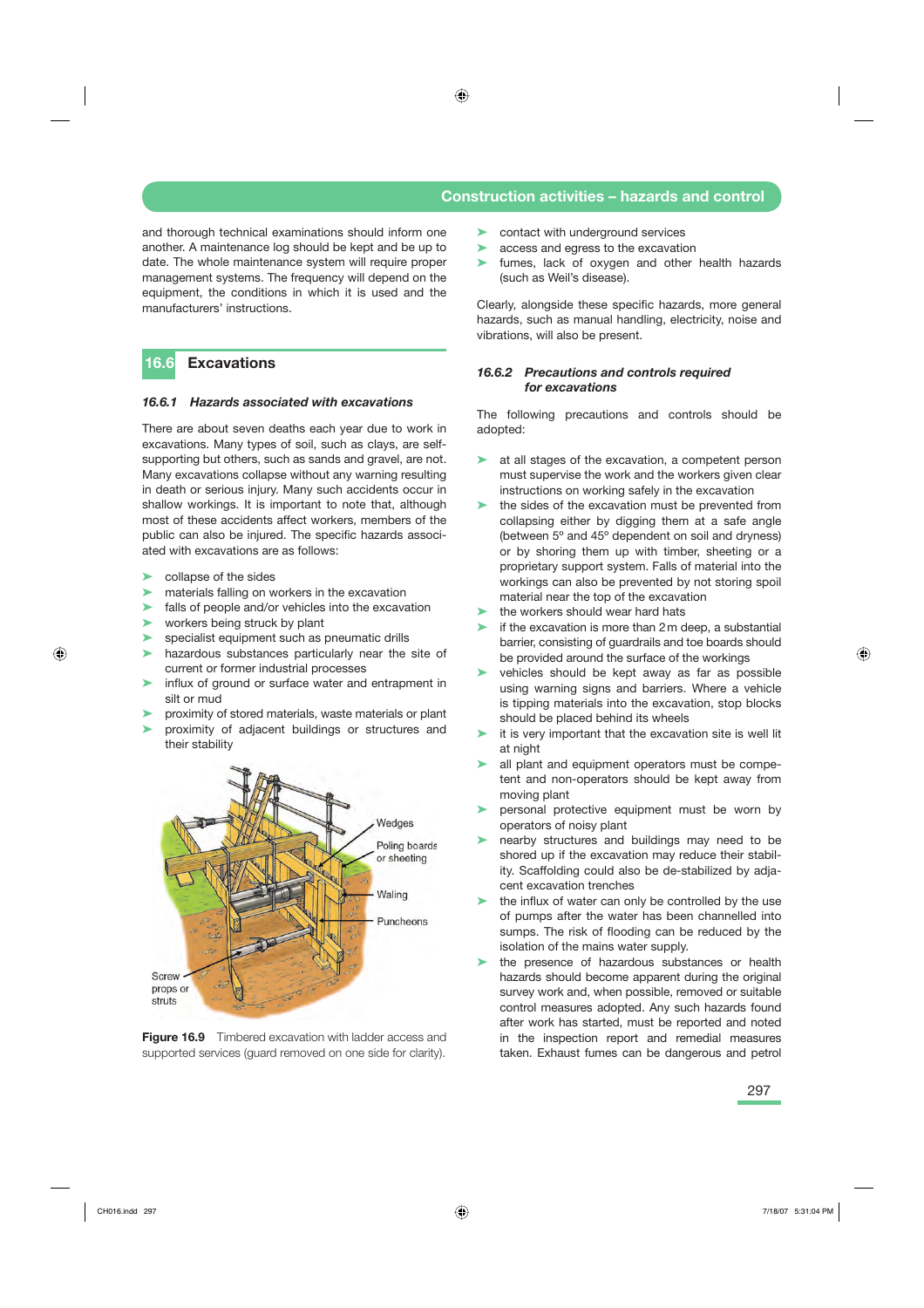◈

or diesel plant should not be sited near the top of the excavation

- ➤ the presence of buried services is one of the biggest hazards and the position of such services must be ascertained using all available service location drawings before work commences. Since these will probably not be accurate, service location equipment should be used by specifically trained people. Only hand tools should be used in the vicinity of underground services. Overhead services may also present risks to cranes and other tall equipment
- safe access by ladders is essential, as are crossing points for pedestrians and vehicles. Whenever possible, the workings should be completely covered outside working hours, particularly if there is a possibility of children entering the site
- finally, care is needed during the filling in process.

## *16.6.3 Inspection and reporting requirements*

The duty to inspect and prepare a report only applies to excavations which need to be supported to prevent accidental fall of material. Only persons with a recognized and relevant competence should carry out the inspection and write the report. Inspections should take place at the following timing and frequency:

- after any event likely to affect the strength or stability of the excavation
- before work at the start of every shift
- after an accidental fall of any material.

Although an inspection must be made at the start of every shift, only one report is required of such inspections every seven days. However, reports must be completed following all other inspections. The report should be completed before the end of the relevant working period and a copy given to the manager responsible for the excavation within 24 hours. The report must be kept on site until the work is completed and then retained for 3 months at an office of the organization which carried out the work.

A suitable form is shown in the Appendix to this chapter.

# **16.7 Practice NEBOSH questions for Chapter 16**

- 1. **Outline** a hierarchy of measures to be considered when a construction worker is likely to fall while working at height.
- 2. **Outline EIGHT** precautions that should be considered to prevent accidents to children who might

be tempted to gain access to a construction site.

- 3. A contractor has been engaged to undertake building maintenance work in a busy warehouse. **Outline** the issues that should be covered in an induction programme for the contractor's employees.
- 4. The exterior paintwork of a row of shops in a busy high street is due to be repainted. **Identify** the hazards associated with the work and **outline** the corresponding precautions to be taken.
- 5. **Outline** the precautions to be taken when carrying out repairs to the flat roof of a building.
- 6. **Outline** the precautions to be taken when repair work is to be carried out on the sloping roof of a building.
- 7. **Outline** the precautions to be taken to ensure the safety of workers required to undertake repair work on a fragile roof.
- 8. (a) **Explain** the meaning of the term 'hazard' (b) **Outline** the main hazards that may be present during the demolition of a multi-storey building.
- 9. (a) **Outline** the possible causes of a dumper truck overturn on a construction site
	- (b) **Identify** the design features of a dumper truck intended to minimize the risk of, or severity of injury from, an overturn.
- 10. A manufacturing company is to relocate to premises that require refurbishment before equipment and staff can be moved. **Outline** the sanitary and washing facilities that should be considered when planning the refurbishment.
- 11. **Outline** the health and safety requirements relating to the provision of welfare, fire prevention and firstaid facilities on construction sites.
- 12. (a) **Outline** the main duties of a CDM coordinator under the Construction (Design and Management) Regulations
	- (a) **Identify FOUR** items of information in the health and safety file for an existing building that might be needed by a contractor carrying out refurbishment work.
- 13. With reference to the Construction (Design and Management) Regulations:
	- Identify the circumstances under which a construction project must be notified to an enforcing authority

298

⊕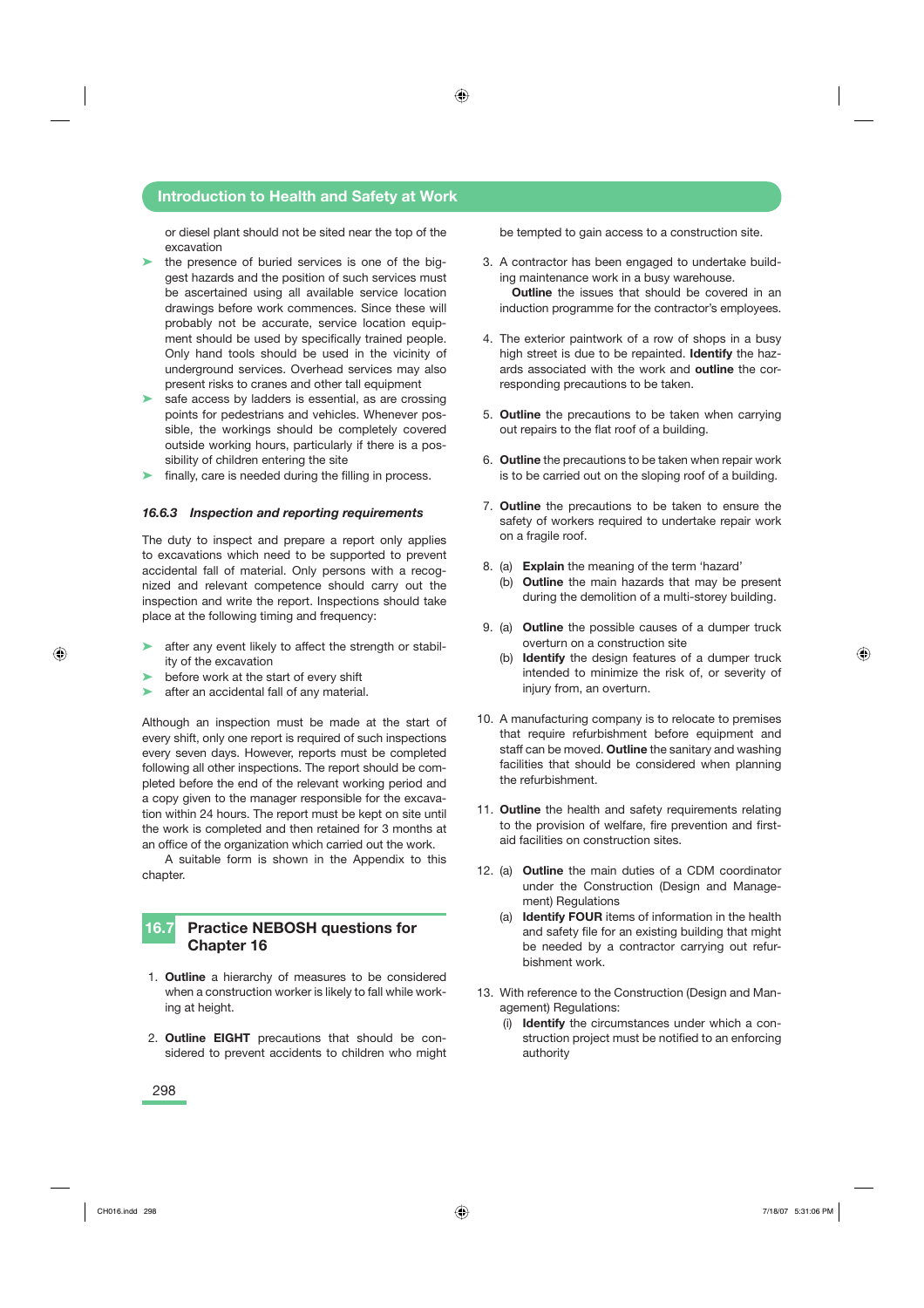- (ii) **Outline** the duties of the client under the Regulations.
- 14. **Outline FOUR** duties of each of the following persons under the Construction (Design and Management) Regulations:
	- (i) the CDM coordinator
	- (ii) the principal contractor.
- 15. **Explain** the issues that would need to be addressed if work is to be carried out safely from a ladder.
- 16. **Outline** the main dangers and the corresponding precautions that should be taken with the use of ladders.
- 17. **Identify** the ways in which accidents may be prevented when using ladders as a means of access.
- 18. **Outline** the precautions that might be taken in order to reduce the risk of injury when using stepladders.
- 19. **Outline THREE** causes of a scaffold collapse.
- 20. Mobile tower scaffolds should be used on stable, level ground.

 **List EIGHT** additional points that should be considered to ensure safe use of a mobile tower scaffold.

- 21. **Identify** measures that should be adopted in order to protect against the dangers of people and/or materials falling from a mobile tower scaffold.
- 22. **Give** reasons that may cause a mobile tower scaffold to become unstable.
- 23. **Outline** the precautions to be taken when using a mobile elevating platform (MEWP) to reach a high point such as a streetlight.
- 24. Fluorescent tubes in the roof space of a busy warehouse are to be replaced by maintenance workers using a mobile elevating working platform (MEWP).
- (i) **Identify** the potential hazards associated with the task
- (ii) **Outline** the measures to be taken to ensure the safety of the maintenance workers and others who may be affected by the work.
- 25. **Identify** the main hazards associated with excavation work on construction sites.
- 26. **Outline** the main precautions to be taken when carrying out excavation work.
- 27. The water main supplying a school is to be replaced. The work will be carried out in a 1.5 metre deep excavation, which will be supported in order to ensure the safety of the employees working in the excavation.
	- (i) **Identify** when the **THREE** statutory inspections of the supported excavation must be carried out by the competent person
	- (ii) **State** the information that should be recorded in the excavation inspection report
	- (iii) Other that the provision of supports for the excavation, **outline** additional precautions to be taken during the repair work in order to reduce the risk of injury to the employees and others who may be affected by the work.
- 28. **Identify EIGHT** possible health hazards to which construction workers may be exposed **AND** in **EACH** case **give** an example of a likely source.
- 29. (a) **Identify FOUR** possible ill-health effects that can be caused from working with cement
	- (b) **Outline** ways in which the ill-health effects in (a) can be prevented.
- 30. (a) **Identify** the three types of asbestos commonly found in buildings
	- (b) **Explain** where asbestos is likely to be encountered in a building during renovation work.

299

◈

⊕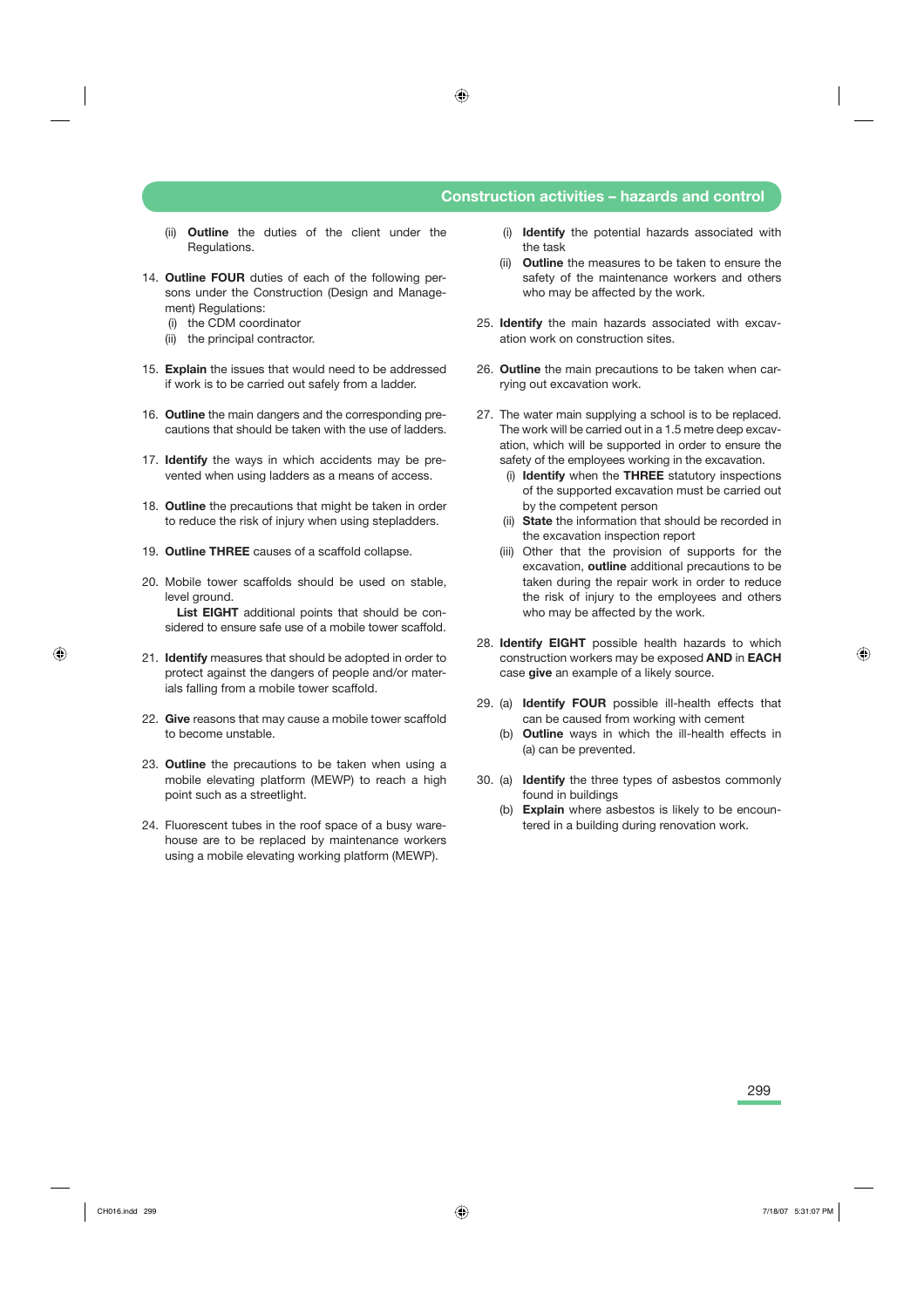| <b>Introduction to Health and Safety at Work</b>                                                                                                            |                                 |
|-------------------------------------------------------------------------------------------------------------------------------------------------------------|---------------------------------|
| Appendix 16.1 Inspection report                                                                                                                             |                                 |
| Report of results of every inspection made in pursuance of Construction (Design and Management)<br>Regulations 2007 or the Work at Height Regulations 2005) |                                 |
| 1. Name and address of person for whom inspection was carried out.                                                                                          |                                 |
| 2. Site address                                                                                                                                             | 3. Date and time of inspection. |
| 4. Location and description of workplace (including any plant, equipment or materials) inspected.                                                           |                                 |
| 5. Matters which give rise to any health and safety risks.                                                                                                  |                                 |
| 6. Can work be carried out safely?<br>7. If not, name of person informed.                                                                                   | Y/N                             |
| 8. Details of any other action taken as a result of matters identified in 5 above.                                                                          |                                 |
|                                                                                                                                                             |                                 |
| 9. Details of any further action considered necessary.                                                                                                      |                                 |
| 10. Name and position of person making the report.                                                                                                          |                                 |
| 11. Date report handed over.                                                                                                                                |                                 |

 $\bigoplus$ 

300

 $\overline{\phantom{a}}$ 

 $\bigoplus$ 

 $\overline{\phantom{a}}$ 

 $\bigoplus$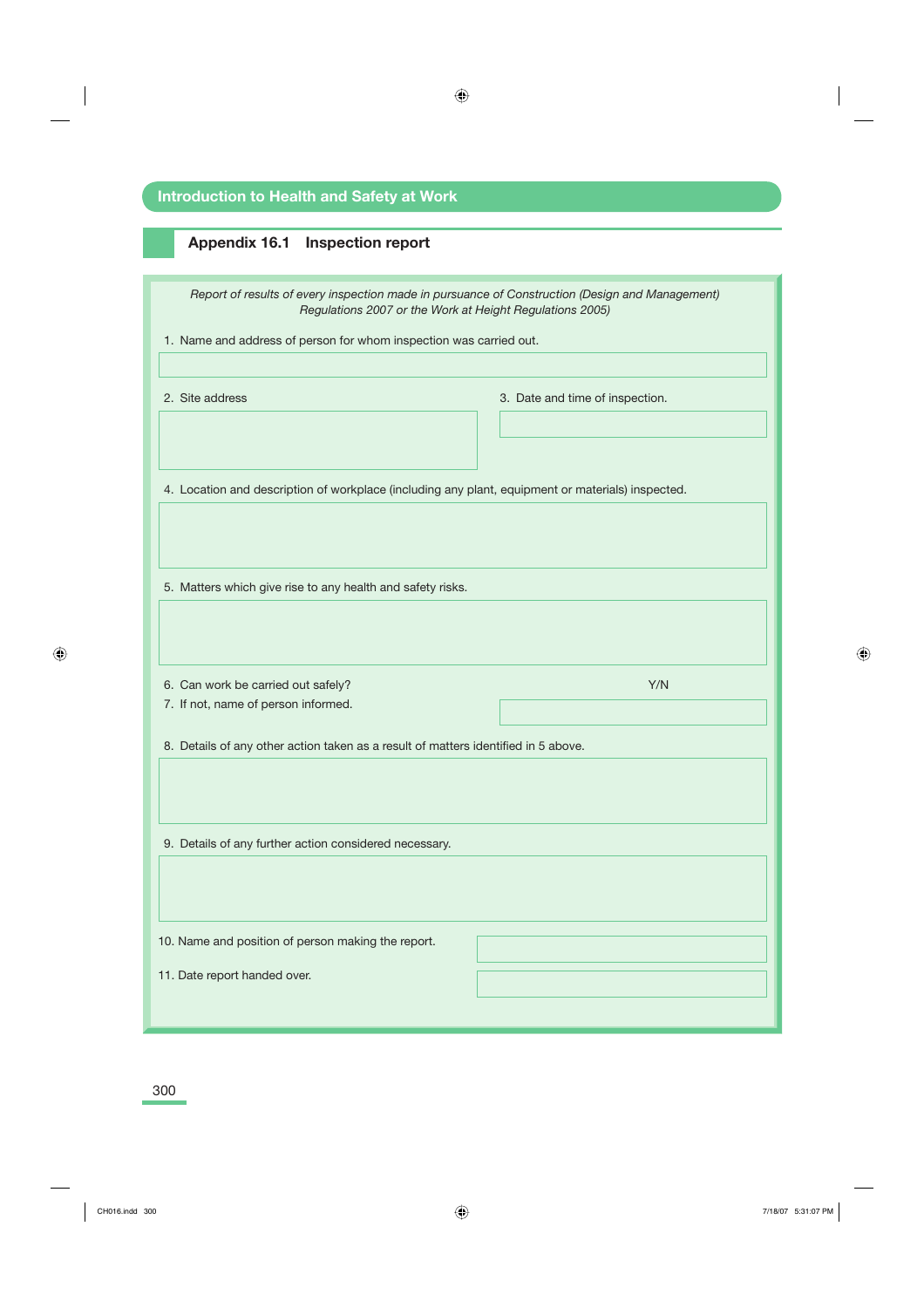Inspection reports: Notes

| Place of                                                                                                                                    |                                             |                                                                 | Timing and frequency of inspection                                             |                                                     |                                                |                                                             |
|---------------------------------------------------------------------------------------------------------------------------------------------|---------------------------------------------|-----------------------------------------------------------------|--------------------------------------------------------------------------------|-----------------------------------------------------|------------------------------------------------|-------------------------------------------------------------|
| work<br>requiring<br>inspection                                                                                                             | Before being<br>used for the<br>first time. | After substantial<br>addition,<br>dismantling<br>or alteration. | After any event<br>likely to have<br>affected its<br>strength or<br>stability. | At regular<br>intervals not<br>exceeding<br>7 days. | Before work<br>at the start of<br>every shift. | After accidental<br>fall of rock, earth<br>or any material. |
| Any working<br>platform or<br>part thereof<br>any personal<br>suspension<br>equipment.                                                      | $\checkmark$                                | $\checkmark$                                                    | ✓                                                                              | ✓                                                   |                                                |                                                             |
| Excavations<br>which are<br>supported in<br>pursuit of<br>paragraphs (1),<br>$(2)$ or $(3)$ of<br>regulation 12<br>of construction<br>regs. |                                             |                                                                 | $\checkmark$                                                                   |                                                     | $\checkmark$                                   | $\checkmark$                                                |
| Cofferdams<br>and caissons.                                                                                                                 |                                             |                                                                 | ✓                                                                              |                                                     | $\checkmark$                                   |                                                             |

#### **NOTES General**

⊕

- 
- 1. The inspection report should be completed before the end of the relevant working period.<br>2. The person who prepares the report should, within 24 hours, provide either the report or a copy to the person on whose behalf t 3. The report should be kept on site until work is complete. It should then be retained for three months at an office of the person for whom the inspection was carried out.

#### **Working platforms only**

- 1. An inspection is only required where a person is liable to fall more than 2 metres from a place of work.
- 2. Any employer or any other person who controls the activities of persons using a scaffold shall ensure that it is stable and of sound construction and that the relevant safeguards are in place before his employees or persons under his control first use the scaffold.
- 3. No report is required following the inspection of any mobile tower scaffold which remains in the same place for less than 7 days.
- 4. Where an inspection of a working platform or part thereof or any personal suspension equipment is carried out:
- i. before it is taken into use for the first time; or ii. after any substantial addition, dismantling or other alteration; not more than one report is required for any 24 hour period.

#### **Excavations only**

1. The duties to inspect and prepare a report apply only to any excavation which needs to be supported to prevent any person being trapped or buried by an accidental collapse, fall or dislodgement of material from its sides, roof or area adjacent to it. Although an excavation must be inspected at the start of every shift, only one report of such inspections is required every 7 days. Reports must be completed for all inspections carried out during this period for other purposes, e.g. after accidental fall of material.

301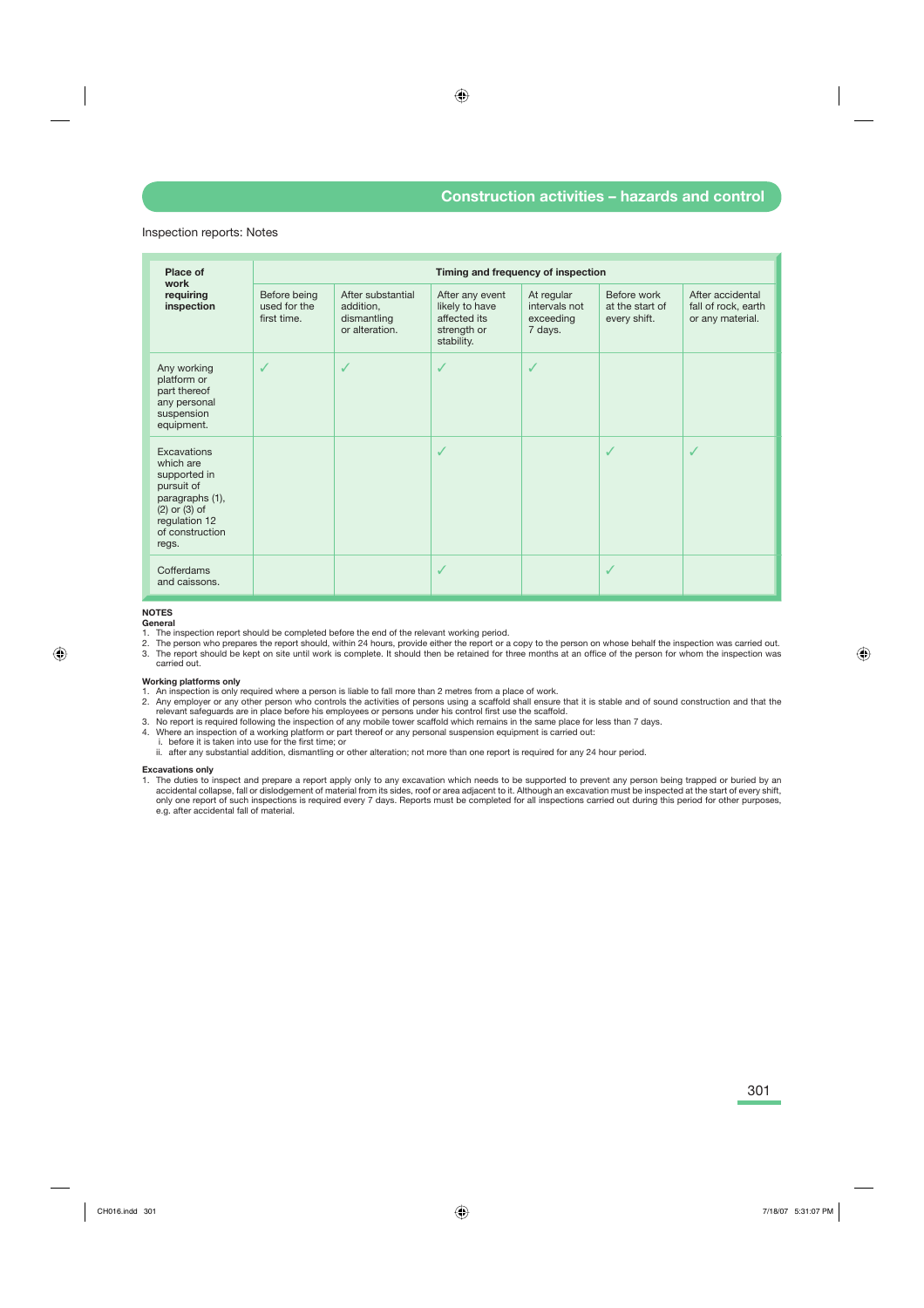|                    | Checklist of typical scaffolding faults |                          |                   |                            |                      |                      |                 |                          |                                  |                        |
|--------------------|-----------------------------------------|--------------------------|-------------------|----------------------------|----------------------|----------------------|-----------------|--------------------------|----------------------------------|------------------------|
| Footings           | <b>Standards</b>                        | Ledgers                  | <b>Bracing</b>    | transoms<br>Putlogs<br>and | Couplings            | <b>Bridles</b>       | Ties            | Boarding                 | Guard rails<br>and toe<br>boards | Ladders                |
| Soft and<br>uneven | Not plumb                               | Not level                | Some<br>missing   | Wrongly<br>spaced          | Wrong<br>fitting     | Wrong<br>spacing     | Some<br>missing | Bad<br>boards            | Wrong<br>height                  | Damaged                |
| No base<br>plates  | at same<br>height<br>Jointed            | Joints<br>in same<br>Veq | Loose             | Loose                      | Loose                | Wrong<br>couplings   | Loose           | Trap<br>boards           | Loose                            | Insufficient<br>length |
| No sole<br>plates  | Wrong<br>spacing                        | $-00S0$                  | Wrong<br>fittings | Wrongly<br>supported       | Damaged              | No check<br>couplers | Not<br>enough   | Incomplete               | Some<br>missing                  | Not tied               |
| Undermined         | Damaged                                 | Damaged                  |                   |                            | No check<br>couplers |                      |                 | Insufficient<br>supports |                                  |                        |

 $\bigoplus$ 

**Introduction to Health and Safety at Work**

 $\overline{\phantom{a}}$ 

 $\bigoplus$ 

302

 $\overline{\phantom{a}}$ 

 $\bigoplus$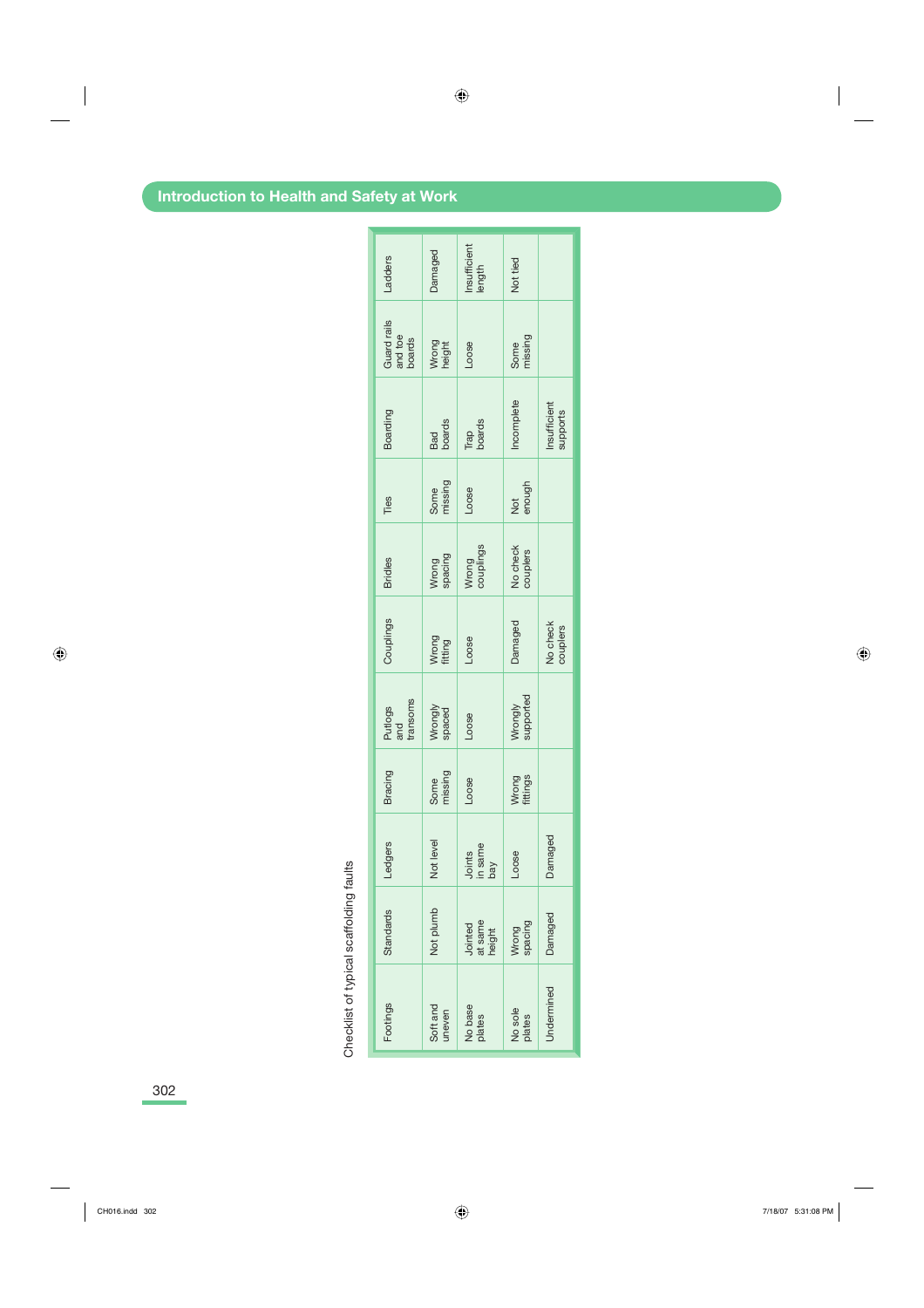# Appendix 16.2 Summary of proposed application and notification under **CDM 2007**

 $\bigoplus$ 



303

 $\bigoplus$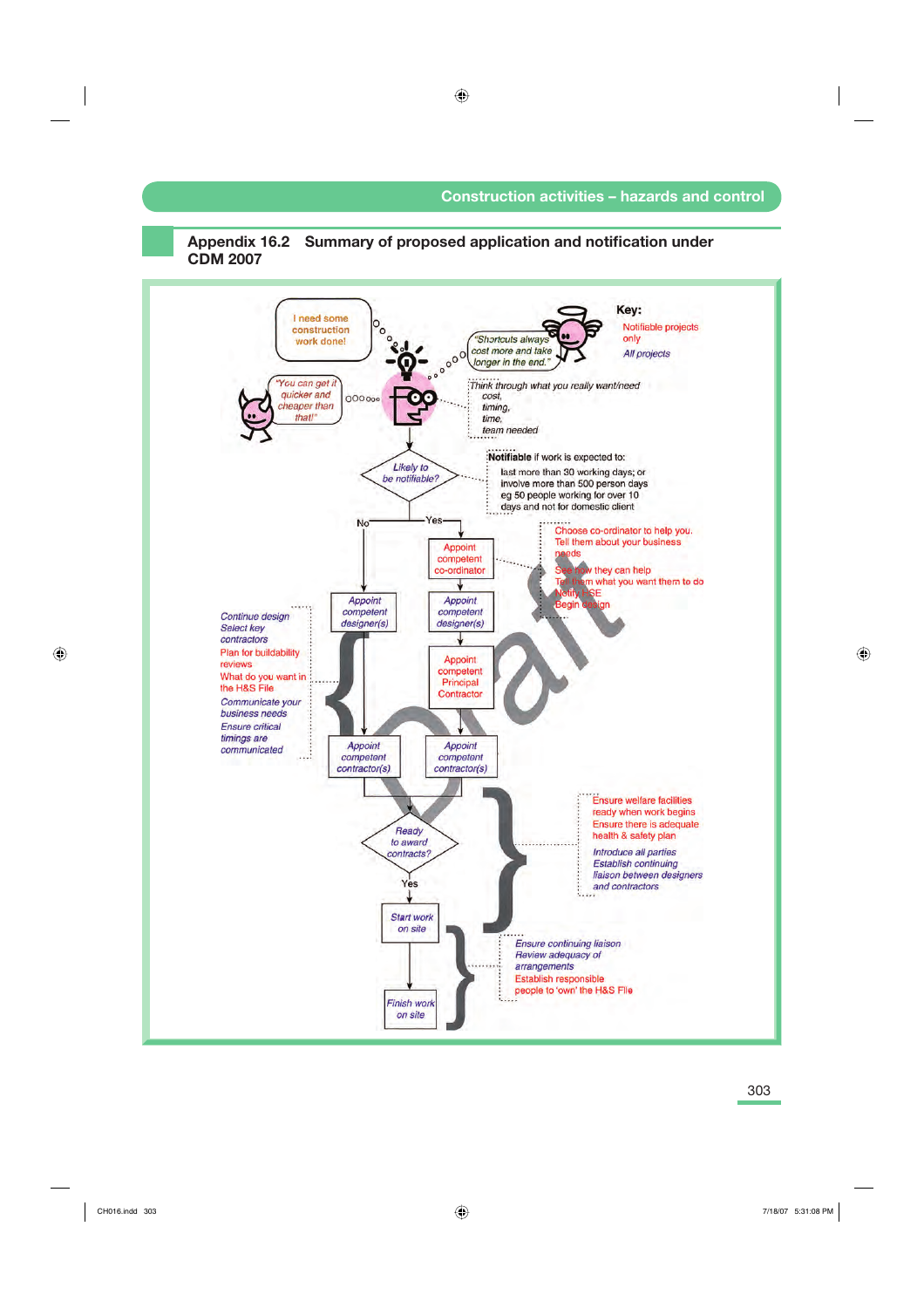# **Appendix 16.3 Pre-Construction information**

◈

This is taken from Appendix 2 of the ACOP Managing Health and Safety in construction, L144

When drawing up the pre-construction information, each of the following topics should be considered. Information should be included where the topics is relevant to the work proposed. The preconstruction information provides information for those bidding for or planning work, and for the development of the construction phase plan. The level of detail in the information should be proportionate to the risks involved in the project.

## **Pre-construction information**

## 1. **Description of project**

- (a) Project description and programme details including:
	- key dates (including planned start and finish of the construction phase), and
	- the minimum time to be allowed between appointment of the principal contractor and instruction to commence work on site.
- (b) Details of client, designers, CDM co-ordinator and other consultants
- (c) Whether or not the structure will be used as a workplace  $-$  in which case, the finished design will need to take account of the relevant requirements of the Workplace (Health, Safety and Welfare) Regulations
- (d) Extent and location of existing records and plans.

## 2. **Client's considerations and management requirements**

- (a) Arrangements for:
	- planning for and managing the construction work, including any health and safety goals for the project
	- communications and liaison between client and others
	- security of the site
	- welfare provisions.
- (b) Requirements relating to the health and safety of the client's employees or customers or those involved in the project such as:
	- site hoarding requirements
	-
	- site transport arrangements or vehicle movement restrictions
- client permit-to-work systems
- fire precautions
- emergency procedures and means of escape
- ➤ 'no-go' areas or other authorizations requirements for those involved in the project
- any areas the client has designated as confined spaces
- smoking and parking restrictions.

## 3. **Environmental restrictions and existing on-site risks**

## (a) Safety hazards, including:

- boundaries and access, including temporary access, e.g. narrow streets, lack of parking, turning or storage
- any restrictions on deliveries or waste collection or storage
- adjacent land uses, e.g. schools, railway lines or busy roads
- existing storage of hazardous materials
- location of existing services particularly those that are concealed – water, electricity, gas etc.
- ➤ ground conditions, underground structures or water courses where these might effect the safe use of plant, e.g. cranes, or the safety of ground work
- information about existing structures stability, structural form, fragile or hazardous materials, anchorage points for fall arrest systems (particularly where demolition is involved)
- previous structural modifications, including weakening or strengthening of the structure (particularly where demolition is involved)
- fire damage, ground shrinkage, movement or poor maintenance which may have adversely affected the structure
- any difficulties relating to plant and equipment in the premises, such as overhead gantries whose height restrict access
- health and safety information contained in earlier design, construction or 'as-built' drawings, such as details of pre-stressed or post-tensioned structures.

# 304

⊕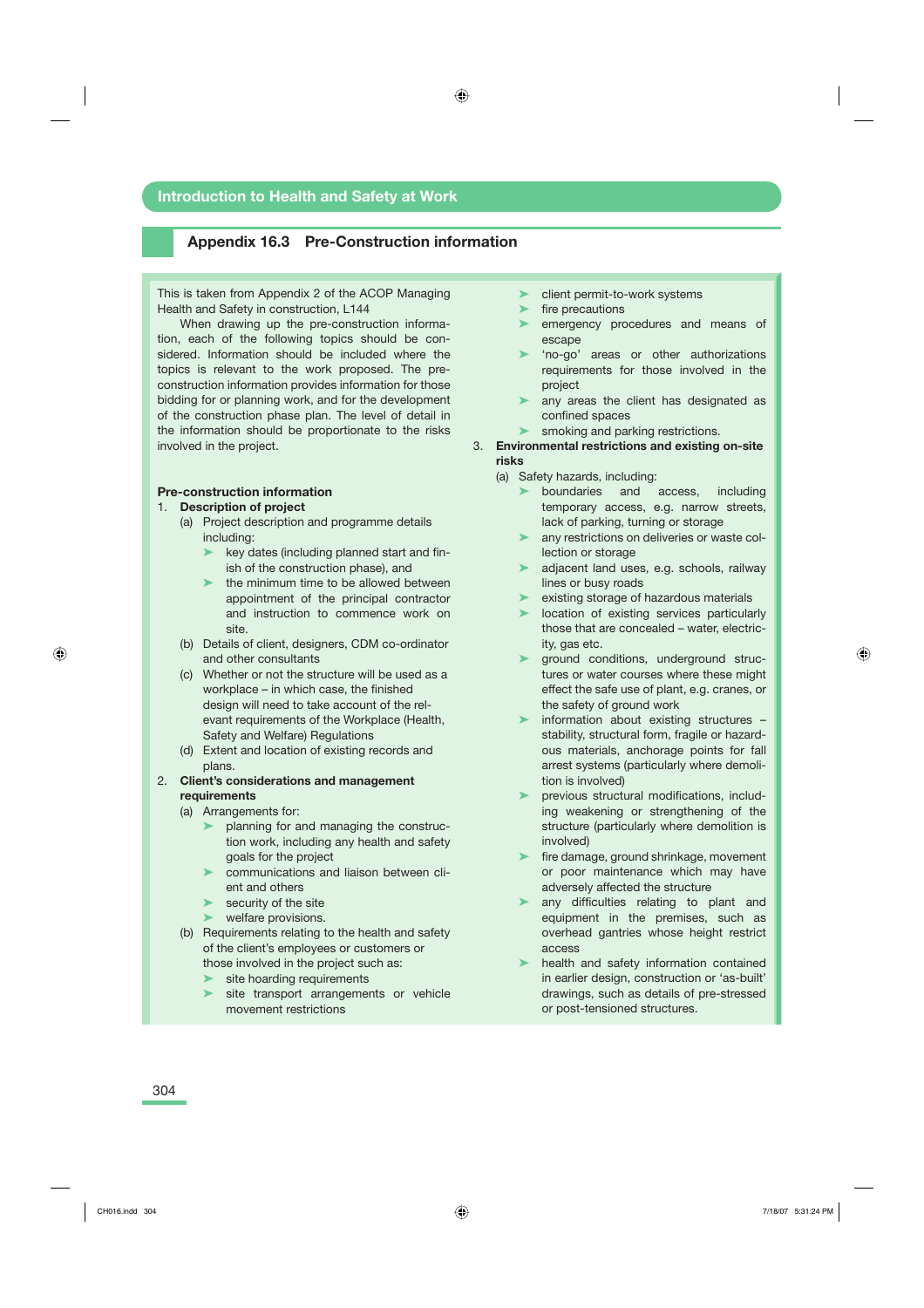- (b) Health hazards, including:
	- asbestos, including results of surveys (particularly where demolition is involved) existing storage of hazardous material
	- contaminated land, including results of surveys
	- existing structures containing hazardous materials
	- health risks arising from client's activities.

4. Significant design and construction hazards

- (a) Significant design assumptions and suggested work methods, sequences or other control measures
- (b) Arrangements for co-ordination of on-going design work and handling design changes
- (c) Information on significant risks identified during design
- (d) Materials requiring particular precautions.
- 5. **The health and safety file**

◈

Description of its format and any conditions relating to its content.

# **Appendix 16.4 Construction Phase Plan**

This is taken from Appendix 3 of the ACOP Managing health and safety in construction, L144.

When drawing up the construction phase plan, employers should consider each of the following topics: information should be included in the plan where the topic is relevant to the work proposed; the plan sets out how health and safety is to be managed during the construction phase. The level of detail should be proportionate to the risks involved in the project.

# **Construction phase plan**

- 1. **Description of project**
	- (a) Project description and programme details including key dates
	- (b) Details of client, CDM co-ordinator, designers, principal contractor and other consultants
	- Extent and location of existing records and plans that are relevant to health and safety on site, including information about existing structures when appropriate.

## 2. **Management of the work**

- (a) Management structure and responsibilities
- (b) Health and safety goals for the project and arrangements for monitoring and review of health and safety performance.
- (c) Arrangements for:
	- regular liaisons between parties on site
	- consultation with the workforce
	- exchange of design information between the client, designers, CDM co-ordinator and contractors on site
	- handling design changes during the project
- the selection and control of contractors the exchange of health and safety information between contractors
- site security
- site induction
- on site training
- welfare facilities and first aid
- the reporting and investigation of accidents and incidents including near misses
- the production and approval of risk assessments and written systems of work site rules
- fire and emergency arrangements.
- 3. Arrangements for controlling significant site **risks**
	- (a) Safety risks, including:
		- delivery and removal of materials (including waste) and work equipment taking account of any risks to the public, e.g. during access to and egress from the site
		- dealing with services water, electricity and gas, including overhead powerlines and temporary electrical installations
		- accommodating adjacent land use
		- stability of structures whilst carrying out construction work, including temporary structures and existing unstable structures
		- preventing falls
		- work with or near fragile materials
		- control of lifting operations
		- the maintenance of plant and equipment

305

⊕